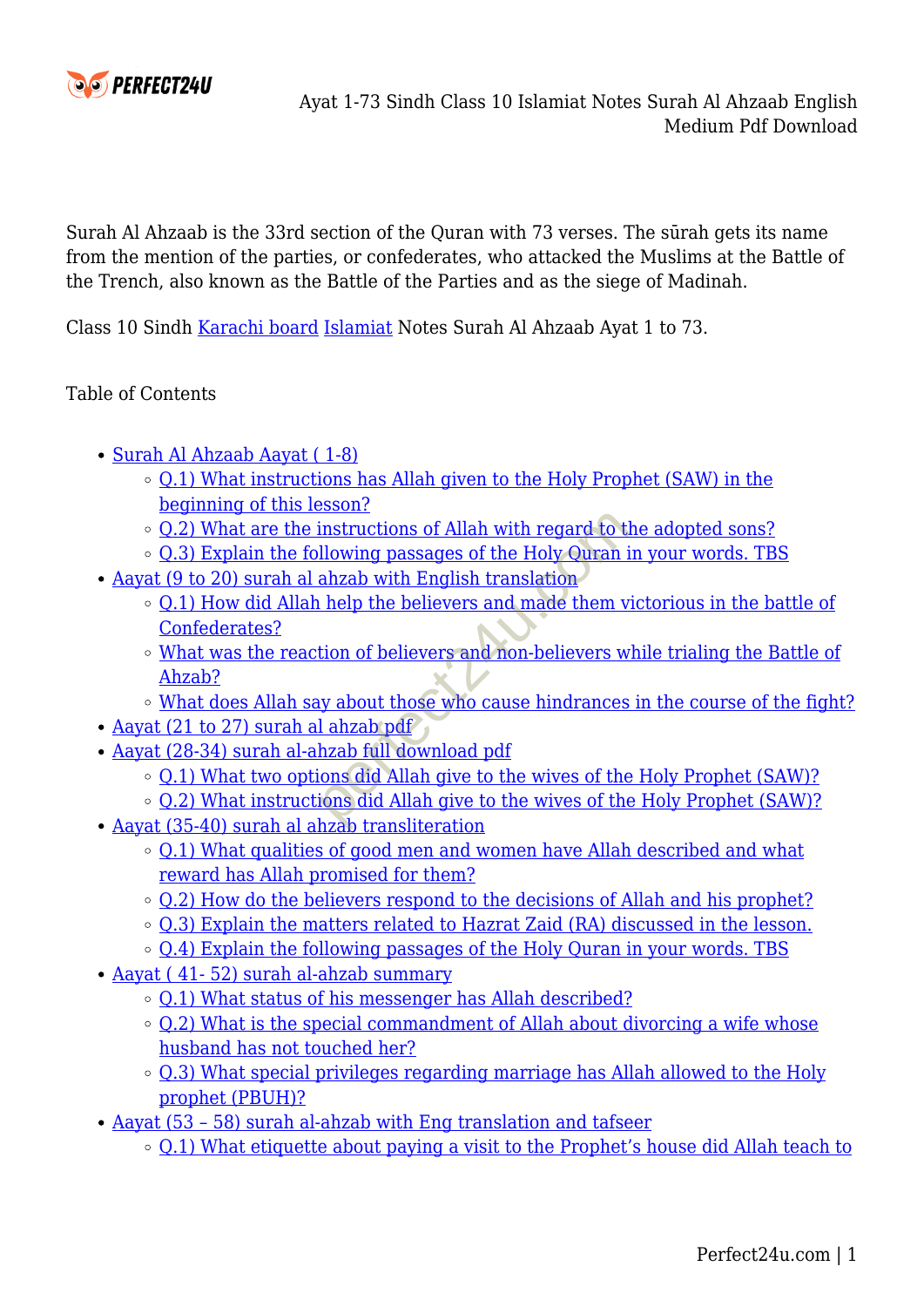

[the believers?](#page--1-0)

- $\circ$  0.2) What etiquette did Allah teach the believers invited by the Holy Prophet to [come to his home for dinners?](#page--1-0)
- [Q.3\) What is the importance of sending blessings on the Holy](#page--1-0) [Prophet\(PBUH\)?What instructions has Allah given to the believers?](#page--1-0)
- [Aayat \(59 68\) surah al ahzab full written pdf download](#page--1-0)
	- o [Q.1\) What instructions about veil has Allah given to the Muslim women? What is](#page--1-0) [the wisdom behind the instructions?](#page--1-0)
	- $\circ$  [Q.2\) What warning did Allah give to the hypocrites of Madinah? What](#page--1-0) [consequences would they have to meet if the ignored God's instructions?](#page--1-0)
	- $\circ$  [Q.3\) What has Allah said about the Hour of Resurrection?](#page--1-0)
- [Aayat \(69 73\) Pdf Download Best Quality format](#page--1-0)
	- o [Q.1\) What did Allah make the believers understand by quoting the example of](#page--1-0) [Hazrat Musa\(AS\)?](#page--1-0)
	- [Q.2\) Write the meaning of the following and also describe the lesson in it?](#page--1-0)

# **Surah Al Ahzaab Aayat ( 1-8)**

# **Q.1) What instructions has Allah given to the Holy Prophet (SAW) in the beginning of this lesson?** make the believers understand by order of the following and also descriptions of the following and also descriptions of the following and also descriptions of the Holy is some  $\binom{2}{k}$ .

#### **Answer:**

These instructions have given to the Holy Prophet (PBUH) in the beginning of the lesson.

- 1. Fear Allah only.
- 2. Do not obey the disbelievers and hypocrites.
- 3. Follow that which is revealed to you from Allah.
- 4. And put your trust in Allah.

# **Q.2) What are the instructions of Allah with regard to the adopted sons?**

#### **Answer:**

The following are the instructions of Allah with regard to the adopted son:

1. Allah has not made your adopted son, your real son.

2. Call the adopted sons by proclaiming their real fathers as that will be more just in the sight of Allah.

3. If you do not know their fathers, then they are your brothers in faith and your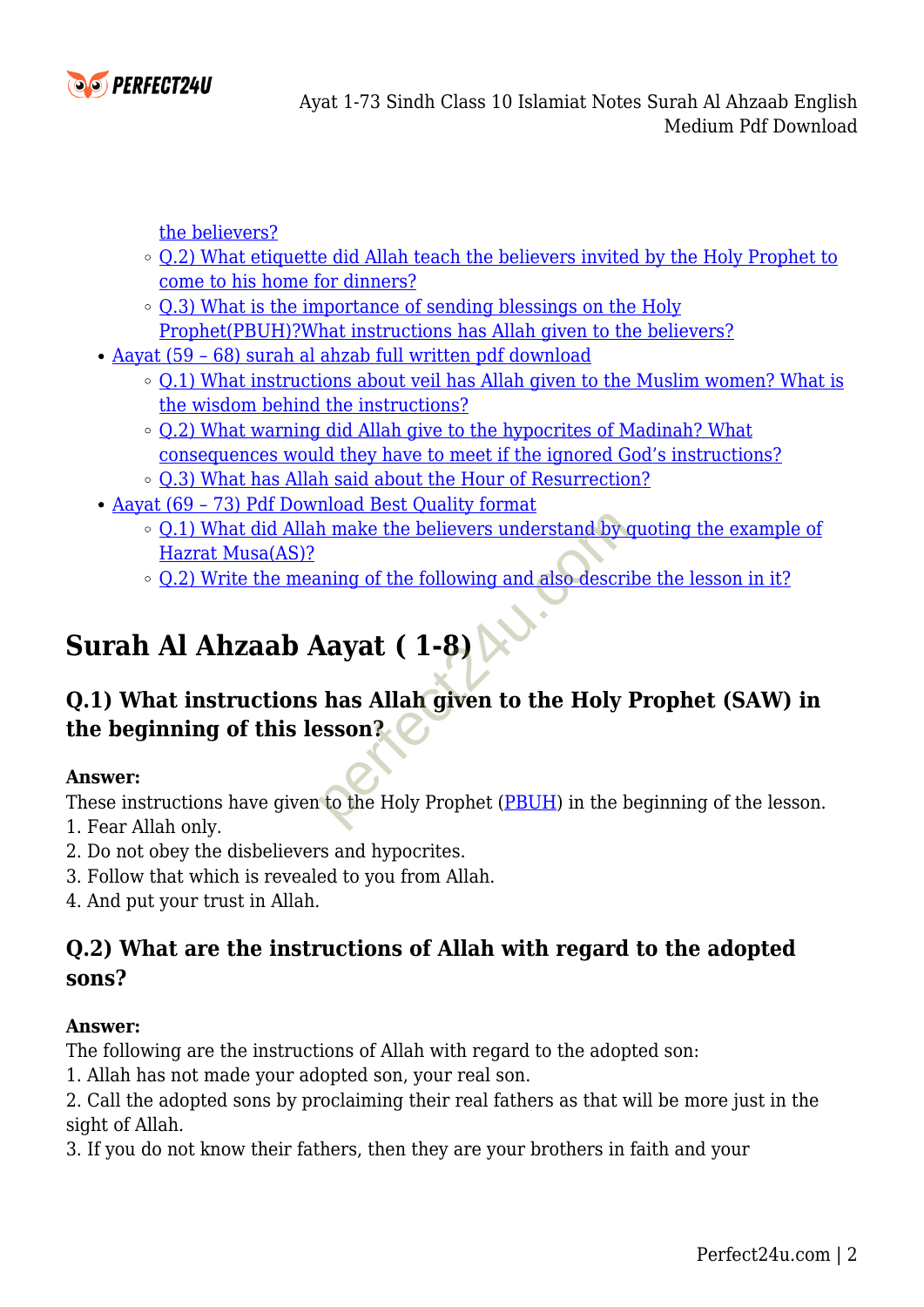

companions.

4. In this case, if you make a mistake unintentionally, there is no sin on your part but if you do sin with the intention of your hearts you, you will be called to account.

# **Q.3) Explain the following passages of the Holy Quran in your words. TBS**



#### **Answer:**

#### **1." Allah has not made for any man two hearts in his body"**

A hypocrite claimed that he has two hearts. One heart with Muslims and the other is with infidelity and pagans, one of the pagans of Makkah named Jamil Bin Momar Fairy was very shrewd, clever and cunning. He claimed that I have two hearts. I think with them. Whereas Prophet Muhammad (PBUH) has only one heart. In the reaction of these two persons, Allah revealed this Ayat.

However, one is adopted son cannot be the real son and the second is, whom you declare your mother cannot be your real mother, these two problems in front of many commentators have been revealed in the form of forward. That is; a child neither has two fathers nor two mothers. Similar to it, Allah has not made two hearts for any man in his body which create opposite intentions and imaginations for each other. Allah has given two eyes, two ears, two hands and two feet to everyone. Whenever the heart is one only. So that he would adhere to the right belief with the help of one heart rather than opposite imagination. Infidelity and Islam cannot occupy one heart.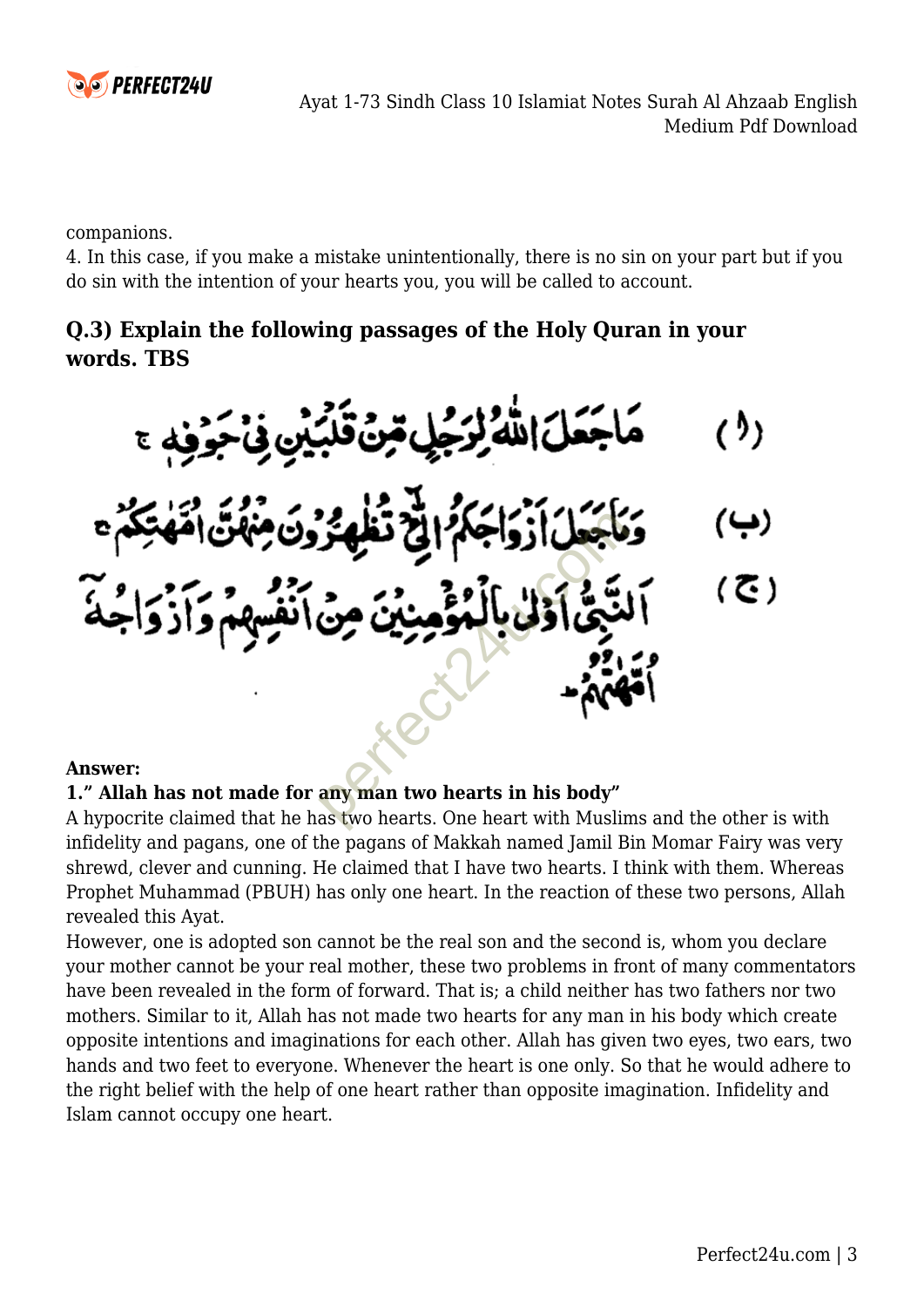

#### **2. "Allah has not made your wives, whom you declare to be your mothers, your real mothers."**

#### **WHAT IS "PROCLAIM":**

In ancient Arab, "proclaim" was a special term. If a person said to his wife in anger while quarrelling that your generation is just like the generation of my mother. His wife became forbidden to him. Because, he called his wife, the mother. It is considered a divorce.

#### **COMMAND OF ISLAM:**

Allah says:

And those women whom you declared your mothers, can never be real mothers. The real mother is one who has given you birth. Reality cannot be changed with the words you say with the mouth. In Islam, neither "proclaim" is considered as divorce nor mother is replaced with the wife. Whereas atonement is an obligation to those who proclaim and cannot keep wives relation with them. If he does so, he will be sinful and has to repent Allah. The "proclaim" is considered as divertient is an obligation to those who produce the single does so, he will be singled and has to the singled and has to the seeping relation with his wife show relation with his wife show

#### **ATONEMENT OF PROCLAIMING:**

A person who "proclaims" before keeping relation with his wife should:

1. Free a slave.

2. If he does not have the affordability to set free the slave, then keep fast for two months constantly.

3. If he does not have the strength for keeping fasts, then make eat out sixty poor to fill.

# **3." For believers, the Prophet (PBUH) is more important than their own selves and his wives are as their mothers."**

#### **EXPLANATION OF AYAT:**

Allah tells us how His Messenger is merciful and sincere towards his Ummah, and how he is closer to them than they are to themselves. His judgment or ruling takes precedence over their own choices for themselves, as Allah says:No other relationship is in any way comparable with the relationship that exists between the Prophet (peace be upon him) and the believers. The Prophet (peace be upon him) is more compassionate and affectionate and a greater well-wisher of the Muslims than their own parents, even their own selves.

Their parents and their wives and children can harm them, can treat them in a selfish manner and mislead them, can make them commit errors and mistakes, can push them into Hell, but the Prophet's (peace be upon him) case is different: he will do for them only that which results in and leads to their eternal well-being and enduring happiness. They can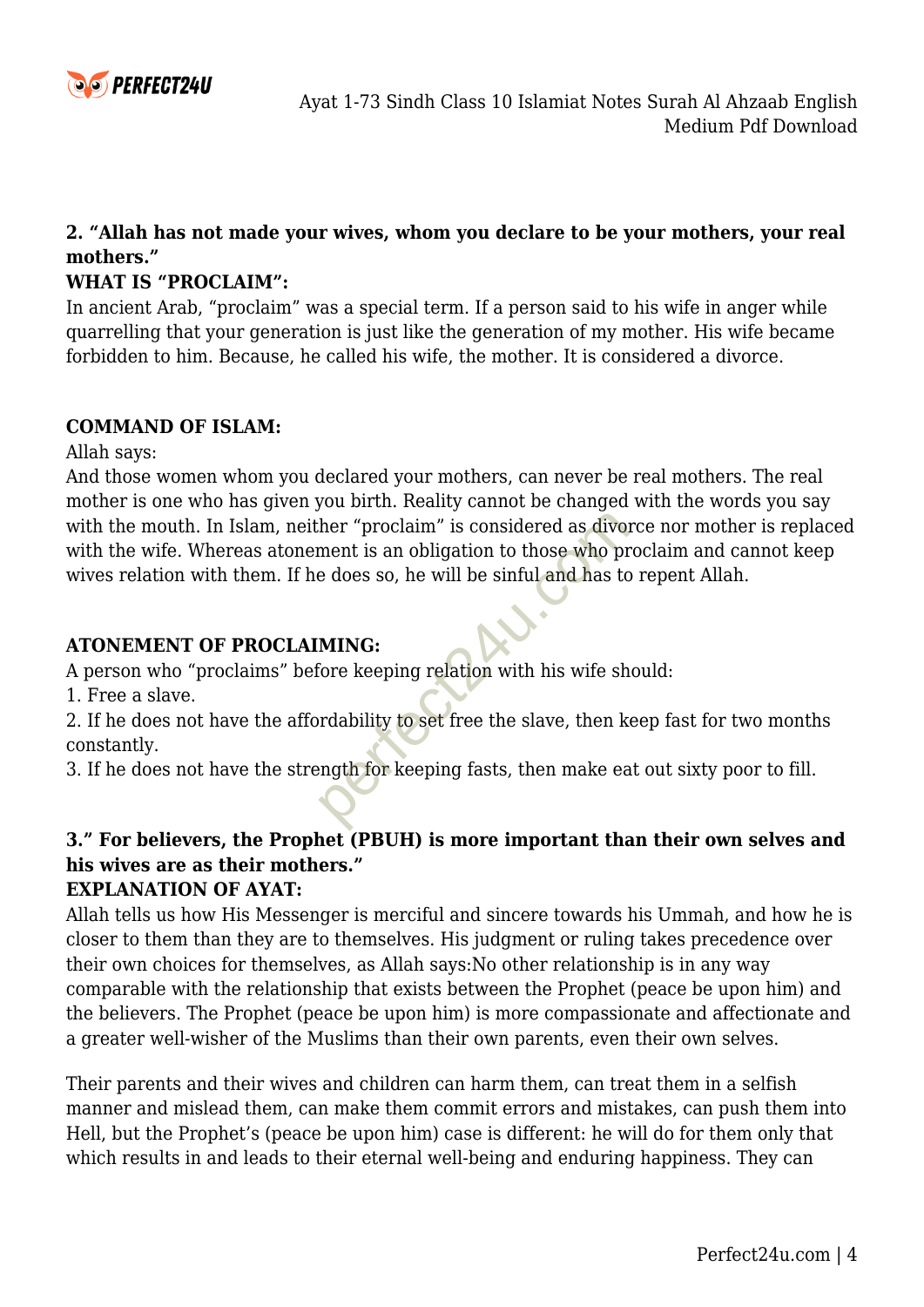

commit follies resulting in their own ruin and disaster, but the Prophet (peace be upon him) will wish for them only that which is beneficial and useful for them. And when it is so, the Prophet (peace be upon him) also has a right on the Muslims that they should regard him dearer than their own parents, their own children, even their own selves.

They should love him more than anything and anybody else in the world; should prefer his judgment and opinion to their own and should submit to every command that he gives. The same thing has been said by the Prophet (peace be upon him) in a Hadith, which Bukhari and Muslim and others have related with a little difference in wording: "No one of you can be a believer until I become dearer to him than his own father and his own children and all mankind."

On the basis of the special relationship mentioned above, another characteristic of the Prophet (peace be upon him) is that his wives are forbidden to the Muslims just like their own real mothers although their adopted mothers are in no sense their real mothers. This thing is peculiar only to the person of the Prophet (peace be upon him) and of no other man in the world.

Another noteworthy point in this connection is that according to the Quran, this status accrues to all the wives (may Allah be pleased with them all) of the Prophet (peace be upon him), among whom Aishah (may Allah be pleased with her) is also included. But, when a section (of the Muslims) made Ali and Fatimah and their children (may Allah be pleased with them all) the center of their faith and made the whole system of religion revolve around them, and made Aishah (may Allah be pleased with her), along with many other companions, the target of curse and abuse, this verse became a hindrance for them, for according to it every person who claims to be a believer has to acknowledge her as his mother. Consequently, to overcome this difficulty a strange claim was made to the effect: is that his wives are forbidden to the<br>eir adopted mothers are in no sense<br>erson of the Prophet (peace be upon<br>this connection is that according to th<br>Allah be pleased with them all) of the<br>ay Allah be pleased with her) is

The Prophet (peace be upon him) had given Ali (may Allah be pleased with him) the authority that after his death he could allow any of his wives he liked to retain her position of the wife and divorce any other on his behalf. Abu Mansur Ahmad bin Abu Talib Tabrasi has written this in Kitab al-Ihtijaj and Suleman bin Abdullah Al-Bahrani has related that the Prophet (peace be upon him) said to Ali (may Allah be pleased with him) "O Abul Hasan: this honour will last till the time that we remain steadfast on obedience to Allah. Therefore, you may divorce an

#### **Answer:**

#### **1." Allah has not made for any man two hearts in his body"**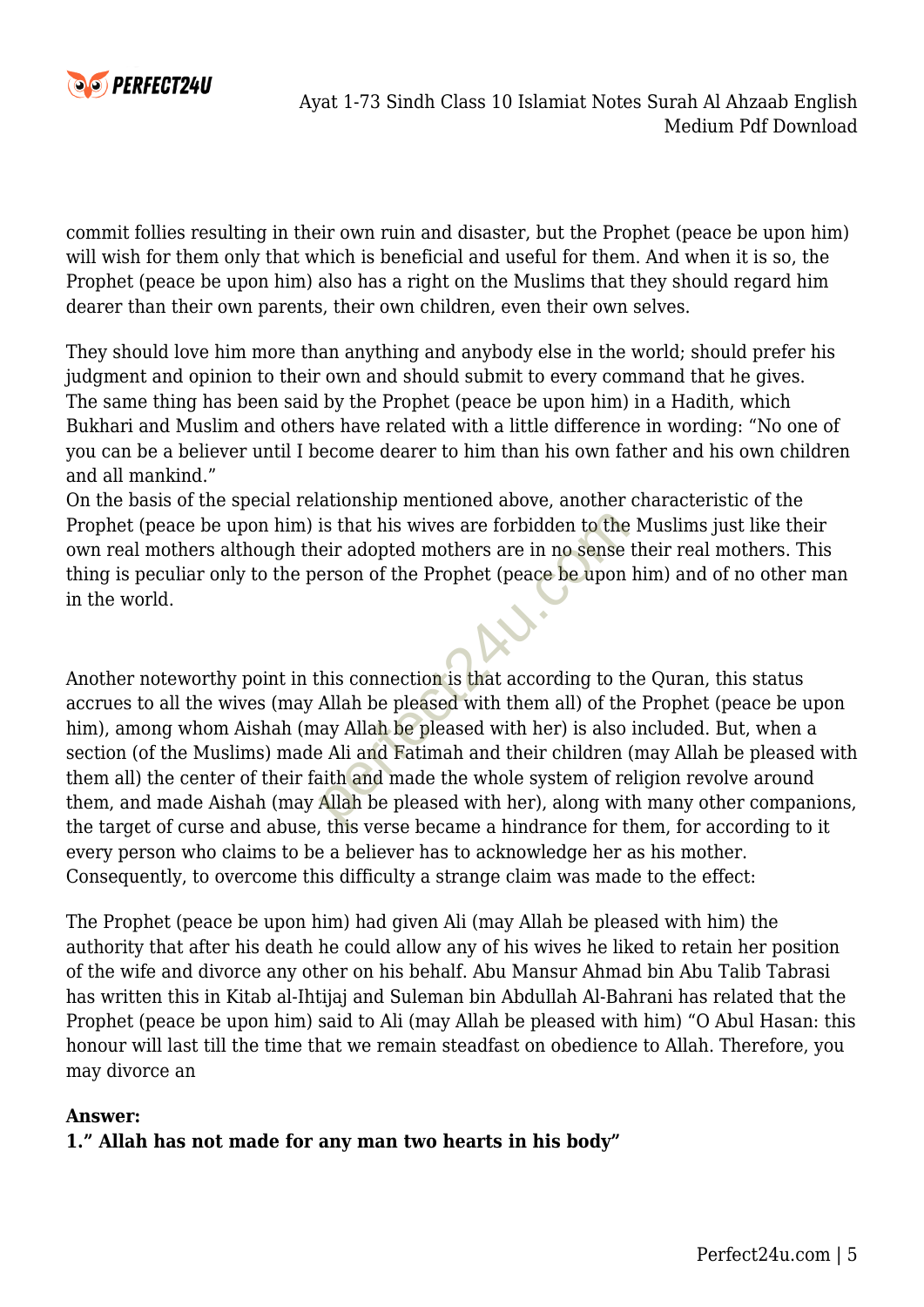

A hypocrite claimed that he has two hearts. One heart with Muslims and the other is with infidelity and pagans, one of the pagans of Makkah named Jamil Bin Momar Fairy was very shrewd, clever and cunning. He claimed that I have two hearts. I think with them. Whereas Prophet Muhammad (PBUH) has only one heart. In the reaction of these two persons, Allah revealed this Ayat.

However, one is adopted son cannot be the real son and the second is, whom you declare your mother cannot be your real mother, these two problems in front of many commentators have been revealed in the form of forward. That is; a child neither has two fathers nor two mothers. Similar to it, Allah has not made two hearts for any man in his body which create opposite intentions and imaginations for each other. Allah has given two eyes, two ears, two hands and two feet to everyone. Whenever the heart is one only. So that he would adhere to the right belief with the help of one heart rather than opposite imagination. Infidelity and Islam cannot occupy one heart. The University of one heart rather than opposite imate.<br>
The beat rather than opposite imate of the set of the set of the set of the set of the set of the set of the set of the set of the called his wife, the mother. It is

#### **2. "Allah has not made your wives, whom you declare to be your mothers, your real mothers."**

#### **WHAT IS "PROCLAIM":**

In ancient Arab, "proclaim" was a special term. If a person said to his wife in anger while quarrelling that your generation is just like the generation of my mother. His wife became forbidden to him. Because, he called his wife, the mother. It is considered a divorce.

#### **COMMAND OF ISLAM:**

#### Allah says:

And those women whom you declared your mothers, can never be real mothers. The real mother is one who has given you birth. Reality cannot be changed with the words you say with the mouth. In Islam, neither "proclaim" is considered as divorce nor mother is replaced with the wife. Whereas atonement is an obligation to those who proclaim and cannot keep wives relation with them. If he does so, he will be sinful and has to repent Allah.

#### **ATONEMENT OF PROCLAIMING:**

A person who "proclaims" before keeping relation with his wife should:

- 1. Free a slave.
- 2. If he does not have the affordability to set free the slave, then keep fast for two months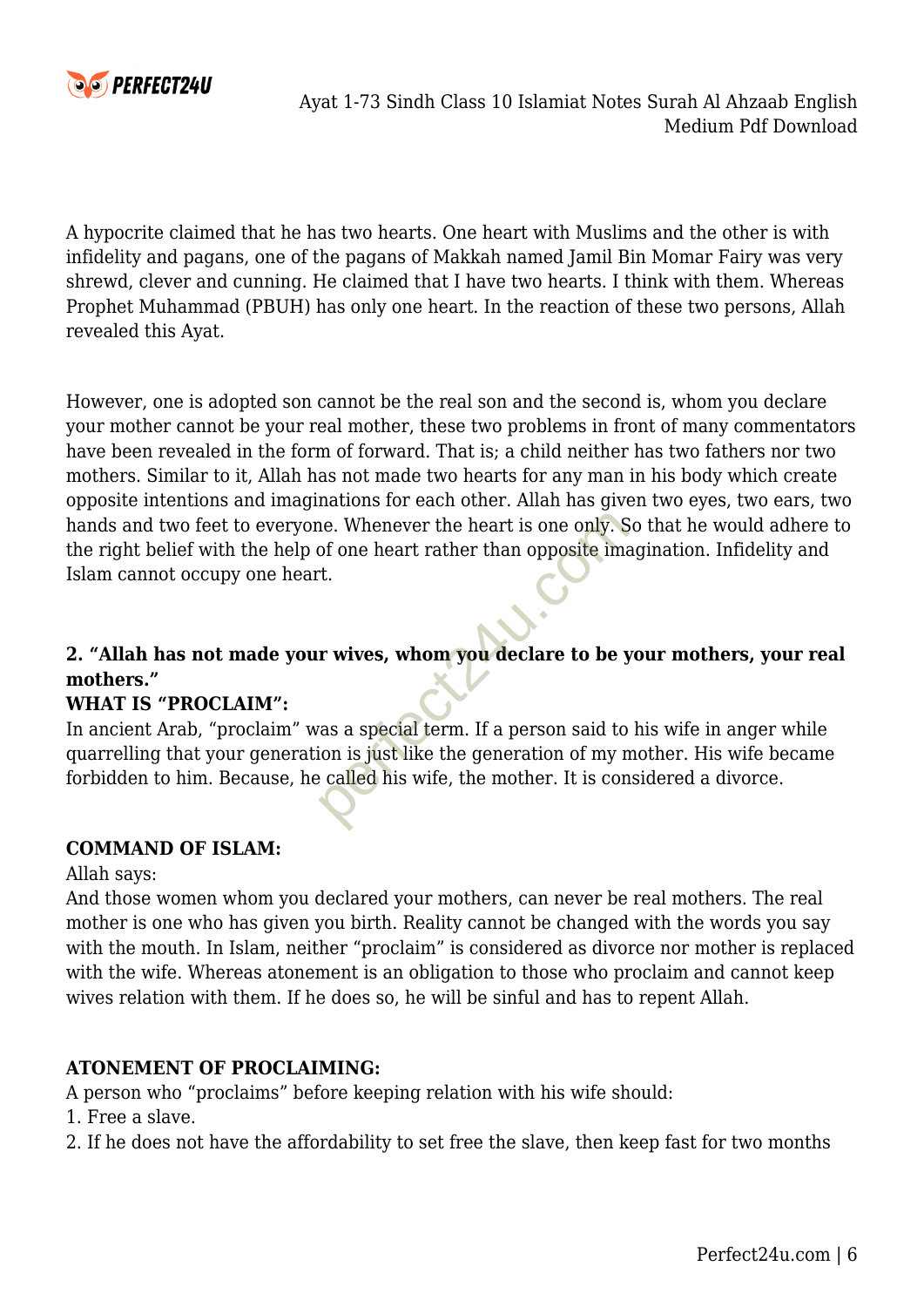

constantly.

3. If he does not have the strength for keeping fasts, then make eat out sixty poor to fill.

### **3." For believers, the Prophet (PBUH) is more important than their own selves and his wives are as their mothers."**

#### **EXPLANATION OF AYAT:**

Allah tells us how His Messenger is merciful and sincere towards his Ummah, and how he is closer to them than they are to themselves. His judgment or ruling takes precedence over their own choices for themselves, as Allah says: No other relationship is in any way comparable with the relationship that exists between the Prophet (peace be upon him) and the believers.

The Prophet (peace be upon him) is more compassionate and affectionate and a greater well-wisher of the Muslims than their own parents, even their own selves. Their parents and their wives and children can harm them, can treat them in a selfish manner and mislead them, can make them commit errors and mistakes, can push them into Hell, but the Prophet's (peace be upon him) case is different: he will do for them only that which results in and leads to their eternal well-being and enduring happiness. nim) is more compassionate and affect<br>an their own parents, even their own<br>narm them, can treat them in a selfis<br>errors and mistakes, can push them<br>ol) case is different: he will do for then<br>well-being and enduring happine

They can commit follies resulting in their own ruin and disaster, but the Prophet (peace be upon him) will wish for them only that which is beneficial and useful for them. And when it is so, the Prophet (peace be upon him) also has a right on the Muslims that they should regard him dearer than their own parents, their own children, even their own selves. They should love him more than anything and anybody else in the world; should prefer his judgment and opinion to their own and should submit to every command that he gives.

The same thing has been said by the Prophet (peace be upon him) in a Hadith, which Bukhari and Muslim and others have related with a little difference in wording: "No one of you can be a believer until I become dearer to him than his own father and his own children and all mankind."

On the basis of the special relationship mentioned above, another characteristic of the Prophet (peace be upon him) is that his wives are forbidden to the Muslims just like their own real mothers although their adopted mothers are in no sense their real mothers. This thing is peculiar only to the person of the Prophet (peace be upon him) and of no other man in the world.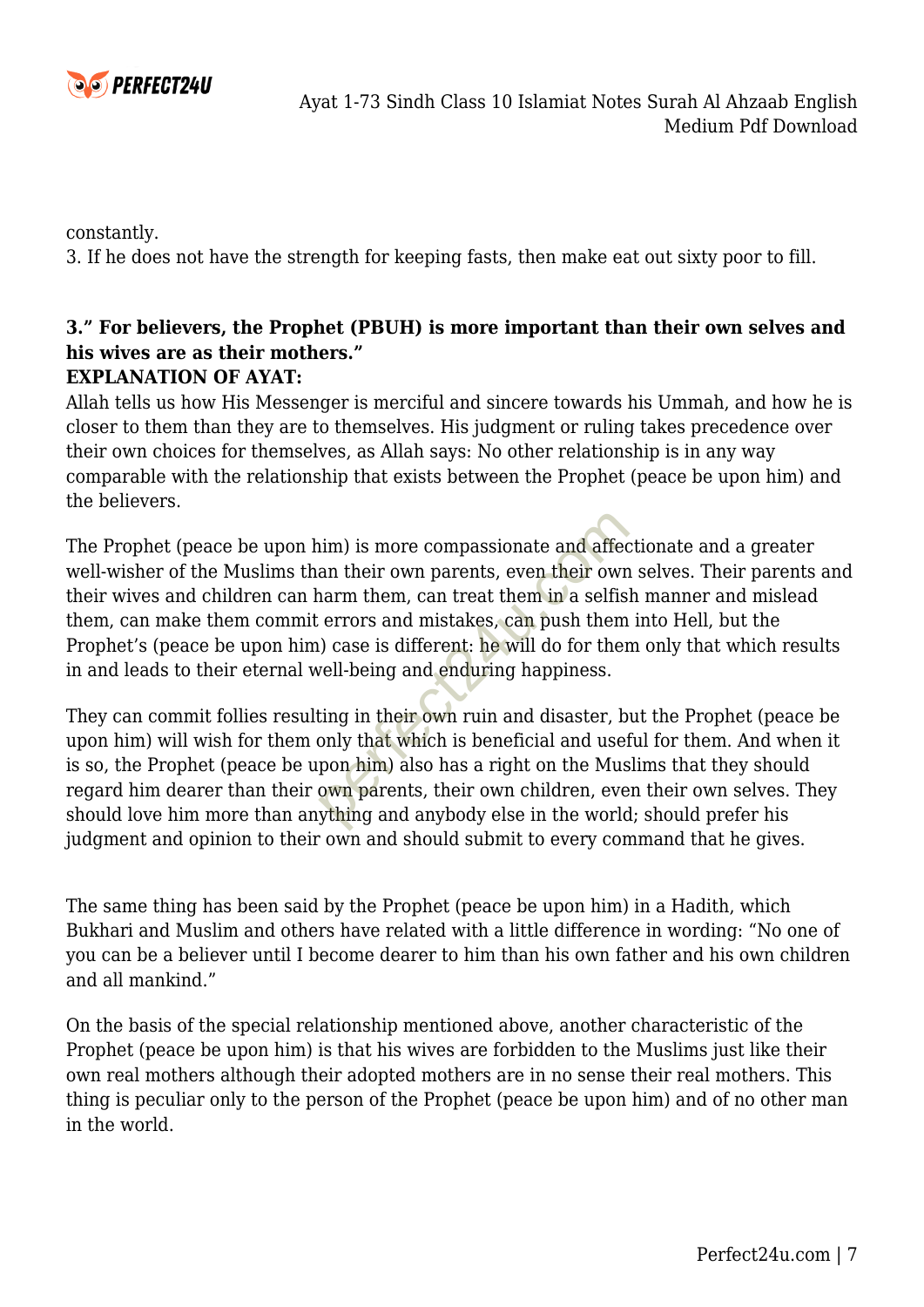

Another noteworthy point in this connection is that according to the Quran, this status accrues to all the wives (may Allah be pleased with them all) of the Prophet (peace be upon him), among whom Aishah (may Allah be pleased with her) is also included. But, when a section (of the Muslims) made Ali and Fatimah and their children (may Allah be pleased with them all) the centre of their faith and made the whole system of religion revolve around them, and made Aishah (may Allah be pleased with her), along with many other companions, the target of curse and abuse, this verse became a hindrance for them, for according to it every person who claims to be a believer has to acknowledge her as his mother. Consequently, to overcome this difficulty a strange claim was made to the effect:

The Prophet (peace be upon him) had given Ali (may Allah be pleased with him) the authority that after his death he could allow any of his wives he liked to retain her position of the wife and divorce any other on his behalf. Abu Mansur Ahmad bin Abu Talib Tabrasi has written this in Kitab al-Ihtijaj and Suleman bin Abdullah Al-Bahrani has related that the Prophet (peace be upon him) said to Ali (may Allah be pleased with him) "O Abul Hasan: this honour will last till the time that we remain steadfast on obedience to Allah. Therefore, you may divorce any of my wives, who after me disobey Allah by revolting against you, and deprive her of the honour that belongs to the mothers of the faithful." nim) had given Ali (may Allah be plea<br>he could allow any of his wives he like<br>ther on his behalf. Abu Mansur Ahma<br>tijaj and Suleman bin Abdullah Al-Ba<br>said to Ali (may Allah be pleased with<br>hat we remain steadfast on obedi

#### **4. "And the Law of Allah the blood relations are more deserving of the share in one another's inheritance than other believers and migrants except for kindness you want to do to your friends"**

This is a rule, which is that those who are blood relatives have closer personal ties to one another, is a ruling which Allah has decreed and which is written in the First Book which cannot be altered or changed.

Muslims can leave something like a heritage for their friends and those in whom they are interested, even it is by the way of bequest due to one-third of the property. Muslim's mutual relationship will be based on the principle that the rights of the relatives on one another are given priority over the rights of others. No charity is right if a person overlooks the needs and requirements of his own parents and children and brothers and sisters, and gives away charities to others.

The Zakat money also will be used first of all to help one's own poor relatives and then the other needy people. The inheritance will necessarily be divided among those who are nearest in relation to the deceased. As for others, the dying person may give them a part of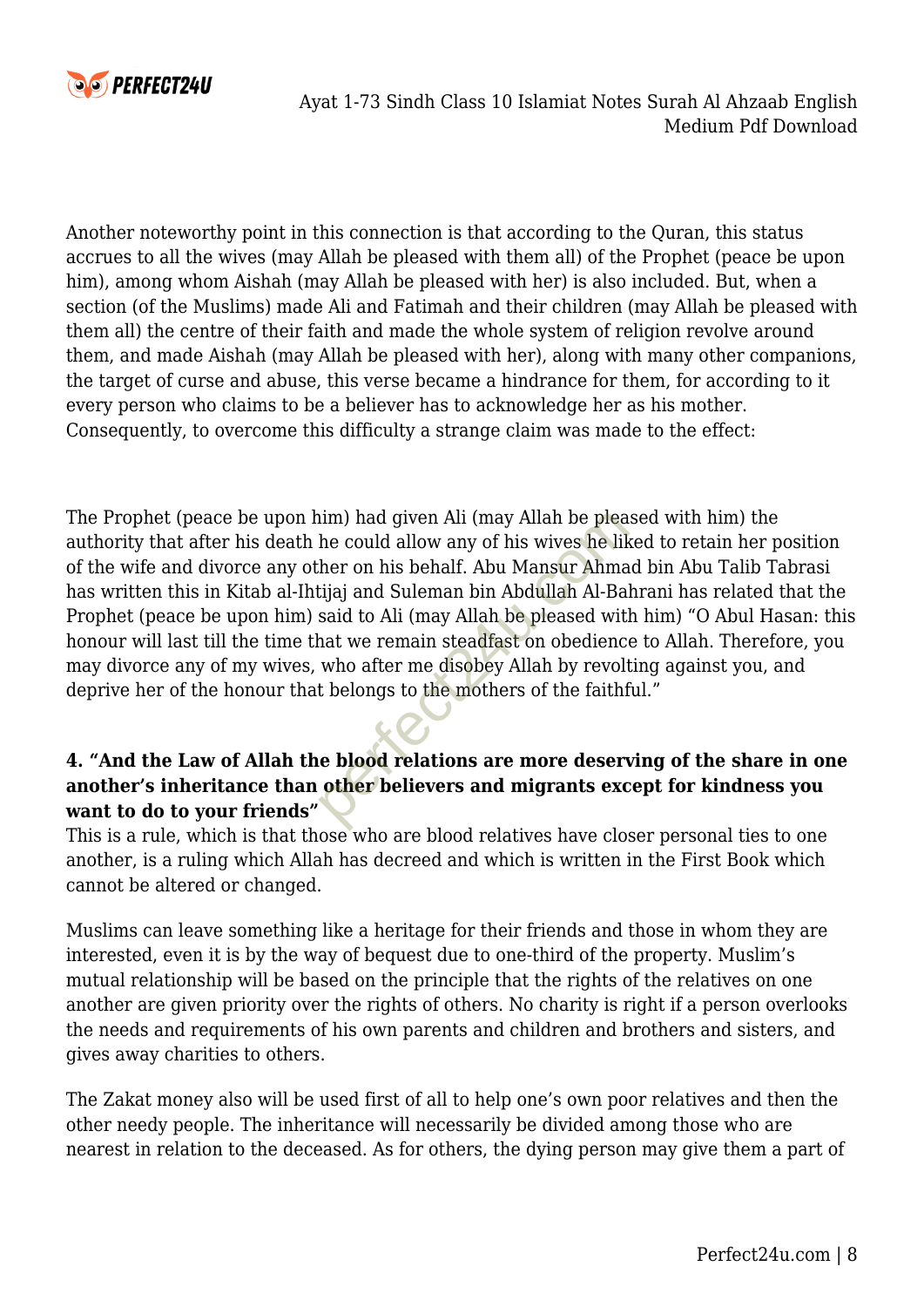

his wealth as a gift or by trust and will. But in no case is he allowed to deprive his rightful heirs and give away everything to others.

After this divine command, the system of "Brotherhood" that had been established between the Muhajirin and the Ansar after the Hijrah also became abolished, for according to it the Muhajirin and the Ansar became heirs to one another only on the basis of their relationship of being the brethren in faith. Allah enjoined the law that inheritance will be divided only on the basis of blood relationship; however, a person could help his brother-in-faith by making him a gift or through a will if he so liked.

y of my wives, who after me disobeys Allah by revolting against you, and deprive her of the honour that belongs to the mothers of the faithful."

#### **4. "And the Law of Allah the blood relations are more deserving of the share in one another's inheritance than other believers and migrants except for kindness you want to do to your friends"**

This is a rule, which is that those who are blood relatives have closer personal ties to one another, is a ruling which Allah has decreed and which is written in the First Book which cannot be altered or changed.

Muslims can leave something like a heritage for their friends and those in whom they are interested, even it is by the way of bequest due to one-third of the property. Muslim's mutual relationship will be based on the principle that the rights of the relatives on one another are given priority over the rights of others. e blood relations are more deservather believers and migrants excessions who are blood relatives have close who are blood relatives have close who are blood relatives have close who has decreed and which is written in the

No charity is right if a person overlooks the needs and requirements of his own parents and children and brothers and sisters, and gives away charities to others. The Zakat money also will be used first of all to help one's own poor relatives and then the other needy people. The inheritance will necessarily be divided among those who are nearest in relation to the deceased. As for others, the dying person may give them a part of his wealth as a gift or by trust and will.

But in no case is he allowed to deprive his rightful heirs and give away everything to others. After this divine command, the system of "Brotherhood" that had been established between the Muhajirin and the Ansar after the Hijrah also became abolished, for according to it the Muhajirin and the Ansar became heirs to one another only on the basis of their relationship of being the brethren in faith.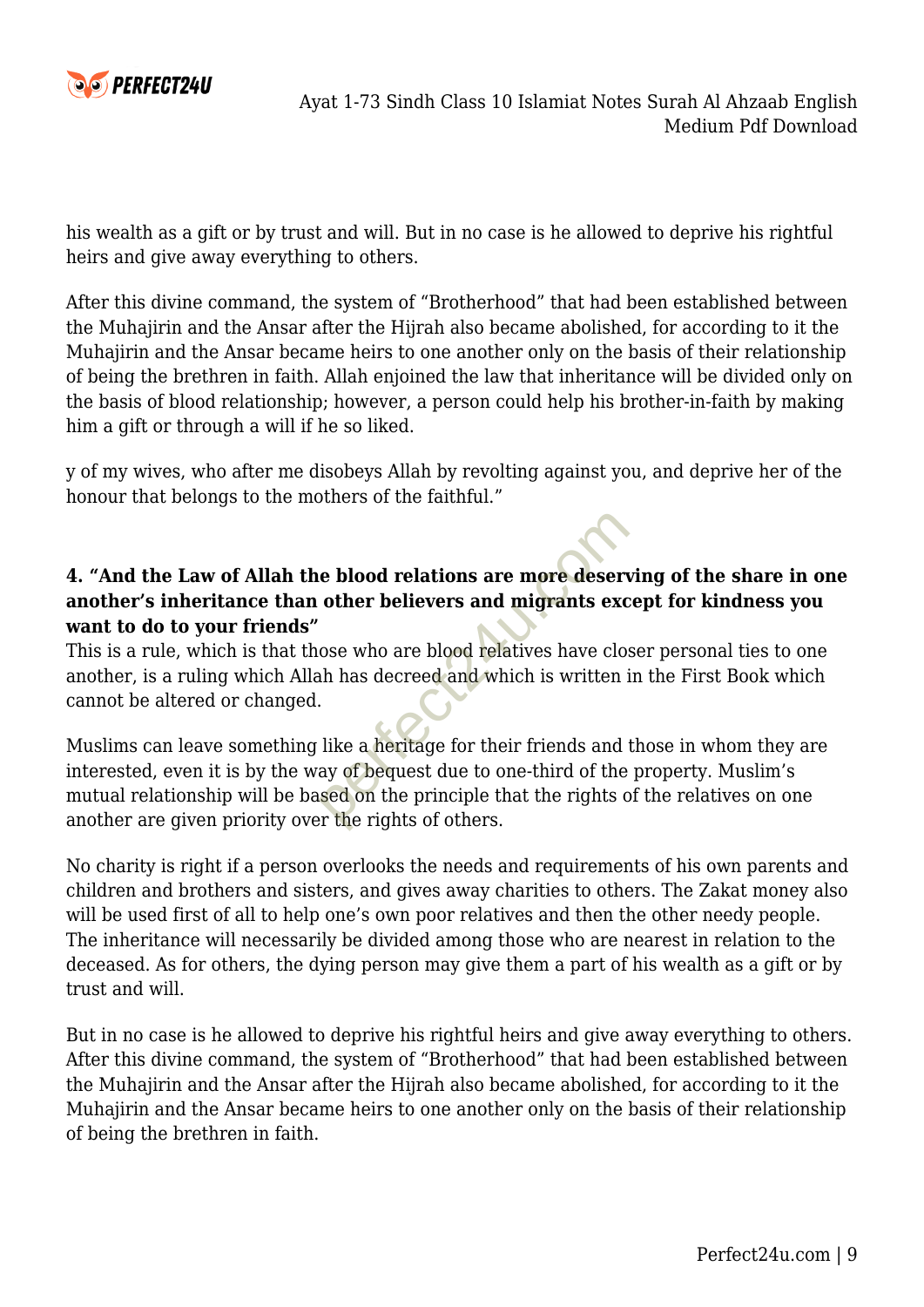

Allah enjoined the law that inheritance will be divided only on the basis of blood relationship; however, a person could help his brother-in-faith by making him a gift or through a will if he so liked.

# **Aayat (9 to 20) surah al ahzab with English translation**

# **Q.1) How did Allah help the believers and made them victorious in the battle of Confederates?**

#### **Answer:**

Allah helped the believers in two ways and made them victorious in the Battle of Confederates.

- 1. Allah sent strong wind against the enemy.
- 2. Allah sent such forces that they could not see.

# **What was the reaction of believers and non-believers while trialing the Battle of Ahzab?** two ways and made them victorious is<br>inst the enemy.<br>they could not see.<br>of believers and non-believe:<br>ederate forces, they said that is what

Answer:

#### **The reaction of believers:**

When the believers saw Confederate forces, they said that is what Allah and His Messenger (PBUH) told the truth and these forces added faith and obedience to them.

Some commentators have said that this promise refers to the saying that the Prophet (PBUH) had said before announcing that soon the tribes of Arab and the Muslims, different enemies would unite with each other and come to attack them, but finally, Muslims would be victorious.

#### **The reaction of disbelievers:**

When the hypocrites and those having malady in their hearts were saying, "Allah and His Messenger did not promise us but deceitfully."

#### **What does Allah say about those who cause hindrances in the course of**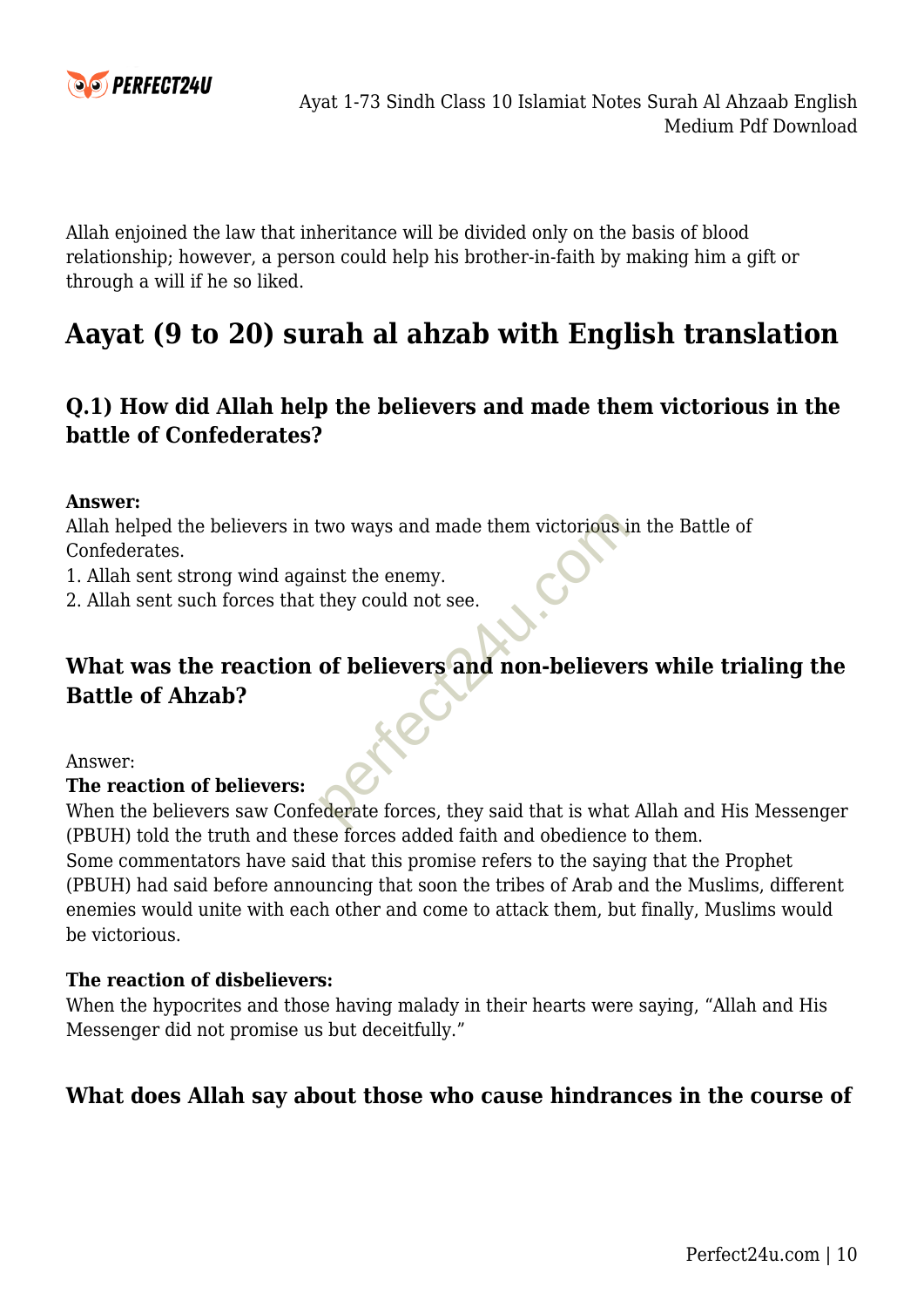

### **the fight?**

Answer:

Allah says about those who cause hindrances in the course of the fight:

For this purpose they say to their brethren: come to join us.

They do not take part in the fight but for a little while.

They are stingy siding with Muslims. Being stingy means: are not at all willing to spend their energies, their time, their wealth, etc. in any way in which the true believers are spending whatever they have. They do not want to cooperate with the believers in anything with an open heart.

When fear comes to them, their eyes are rolling like the one who is fainting from death. When the fear is past, they behave towards Muslims with sharp tongues.

They are not believers so Allah has made their deeds fruitless. If a person is not loyal to God and His way, his profession of the faith and his worship and other good deeds are worthless. That's why their deeds and actions do not carry any value, Allah renders them fruitless without the slightest hesitation; and as they do not have any power to resist. eir eyes are rolling like the one who is<br>thave towards Muslims with sharp to<br>the has made their deeds fruitless. If a<br>f the faith and his worship and other<br>tions do not carry any value, Allah re<br>on; and as they do not have

When the confederates come to attack Madinah, they would wish to be wandering in the desert among the Bedouins.

If they are living among you, they would fight little against the enemy.

# **Aayat (21 to 27) surah al ahzab pdf**

**Q.1) Explain the following passages of the Holy Quran in your words.** 

لَقَدْ كَانَ لَكُمْ فِي رَسُوُلِ اللَّهِ أَسُوَةً حَسَنَةً

"Verily there is a good example of conduct in the Messenger of Allah (PBUH)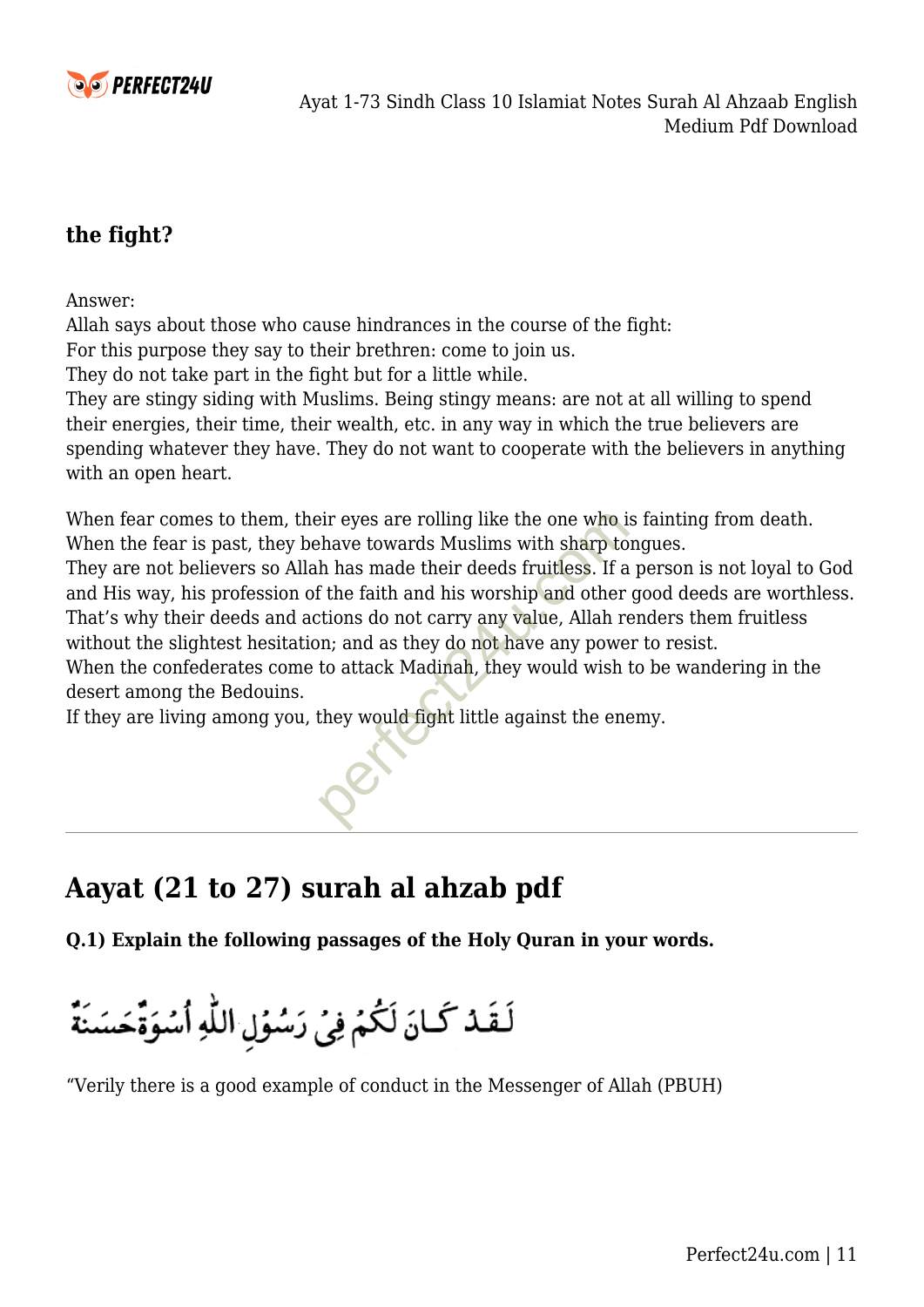

فَعِنْهُم مِّن قَضَىٰ غَبَكُه وَمِنْهُم مَّن يَننَظِرُّ

"Verily there is a good example of conduct in the Messenger of Allah (PBUH)

وَكَفَى اللَّهُ اَلْمُؤْمِنِينَ اَلْقِتَالَ

Allah sufficed the believers in their fight.

#### **Answer:**

**1.** Not only in this situation of Battle but also in the whole life the best pattern of conduct for Muslims is the Prophet of Islam (PBUH). Excellent spiritual conditions, his patience and perseverance, his awareness, wit, sincerity, and attention to Allah, his domination upon different events, and not being submitted when confronting hardships and difficulties, each can be a pattern and a lesson for all Muslims. f Battle but also in the whole life the<br>Islam (PBUH). Excellent spiritual con<br>wit, sincerity, and attention to Allah<br>g submitted when confronting hards<br>for all Muslims.<br>and the cause of calmness and tranqu<br>he believers. In

He is both the guiding torch and the cause of calmness and tranquillity of the souls of its Travellers.

 He is a good companion for the believers. In order to protect the spiritual conditions and coolness of his companions, he jokes with them, and for encouraging them he recites epic poems. He constantly reminds them of the remembrance of Allah and gives them glad tidings concerning their glorious future and great victories. He makes them beware of the plots of the hypocrites and gives them the required awareness.

He does not neglect of the correct martial arrangement and selects the best methods of the army even for a moment, and, in the meantime, by applying different ways, he strives to create a gap between the rows of the enemy.

 He is the best leader and excellent pattern of conduct for the believers in this field and in all fields.

It is interesting that in the above verse considers this excellent pattern specific to those who have these three specialities: being hopeful in Allah, hopeful in the [Day](https://www.perfect24u.com/top-independence-day-essay-on-pakistan-14-august-for-all-classes/) of the Hereafter, and remembering Allah very much.

The one whose heart is not filled with such a faith is not able to act like the manner of the Holy Prophet (PBUH), and also, in the continuation of paving this way, if he does not ceaselessly remember Allah and does not send away Satans from himself, he will not be able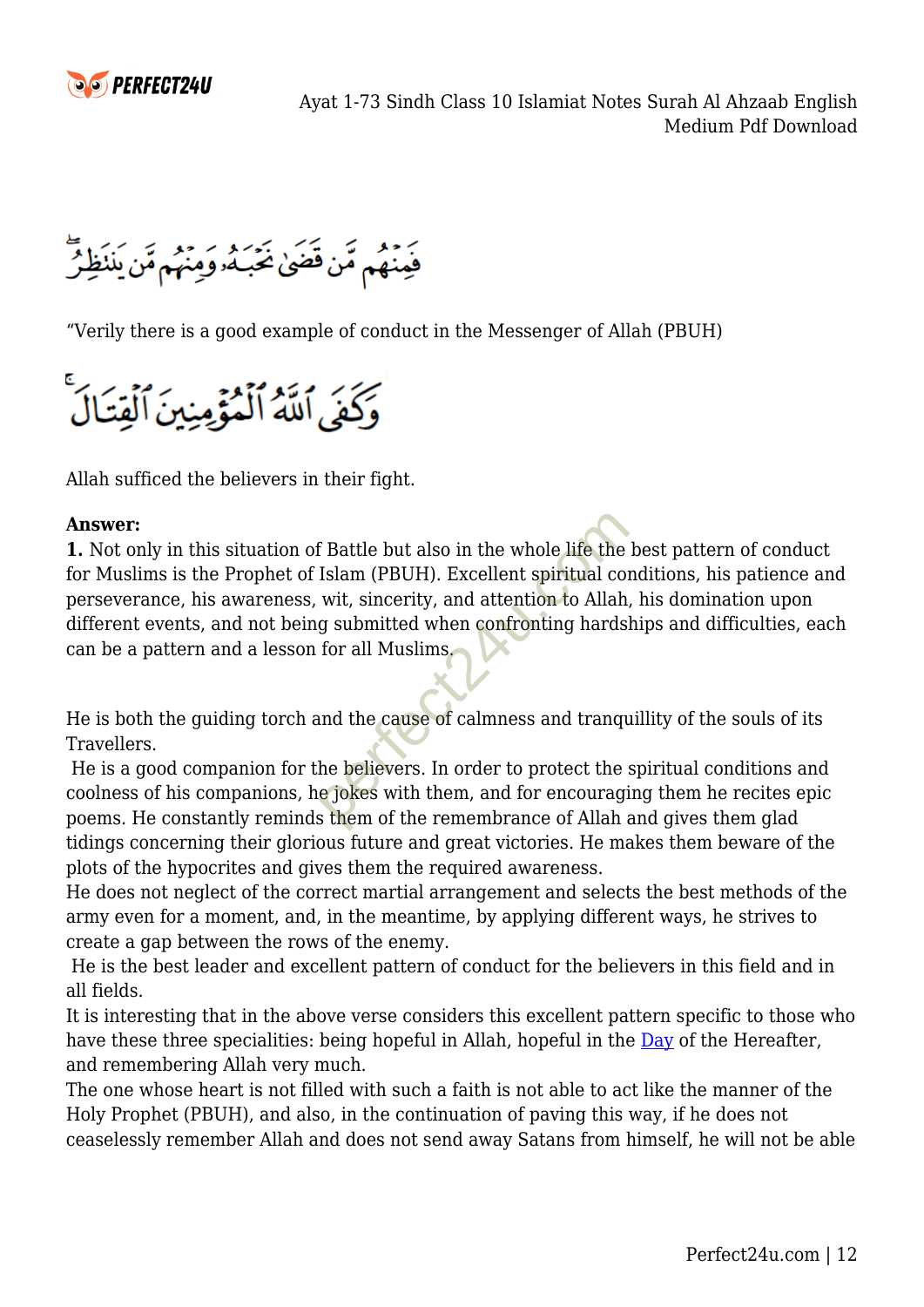

to continue the proper imitation.

**2.** This verse points to two special groups of believers who always were before others in following the Prophet (PBUH), and were steadfast in their covenant with Allah, i.e., in selfsacrifice until their last breath and that their last drop of blood to be shed. Some of them kept their words and became a martyr in the field of Holy Struggle, and some others are waiting, too.

 In contrast to the hypocrites, or to the believers of weak faith, whom the tempest of the events causes to sway this side and that side and every day create a new evil thought in their feeble mind, those true believers stood firmly, like a mountain, and proved that their covenant with Allah was never breakable.

It has been narrated from 'Anas-ibn-Malik who said his uncle, Anas-ibn-Nadr, was absent on the day of the Battle of Badr. Later when he was informed of it, the Battle had been finished and he regretted why he could not take part in that Holy war.

He made a covenant with Allah that if another battle happened he would participate in it and continue until the end. So, he participated in the Battle of 'Uhud and at the time when a group of strivers ran away he did not and resisted so much so that he was injured and finally he was martyred. as-ibn-Malik who said his uncle, Ana<br>Later when he was informed of it, the<br>d not take part in that Holy war.<br>h that if another battle happened he<br>b, he participated in the Battle of 'Uh<br>did not and resisted so much so that

This shows that the verse has such a vast concept that it encompasses all true believers in any time, whether those who became a martyr in the path of Allah, or those who remained unchanged upon their covenant with Allah and were ready for Holy war and martyrdom.

3. In the Battle of Confederate, there were three groups who united against the Muslims: pagans, the Jews, and the hypocrites, but they returned back while they got no victory, nor any booties.

The troops of clans, who had used their utmost effort and endeavour for being victorious against the forces of Islam but failed, returned to their lands while they were sad and angry. One of the main motives of the army of the disbelievers was gaining booties in Medina and spoiling that city. In principle, they are deprived of all.

Allah provided such factors in the battle that the believers might tolerate abundant damages and harms, the battle ended.

From one side, a strong cold wind disturbed the circumstances of the polytheist On the other side, their hearts were filled with serious terror and horrible fear, which itself is one of the unseen armies of Allah.

On the third side, the stroke that Ali-ibn-Abi Talib (as) used over the body of 'Amr-ibn 'Abdiwudd, the greatest [champion](https://www.perfect24u.com/unit-02-the-champions-class-10-english-notes/) of the enemy, and sent him to destruction, caused them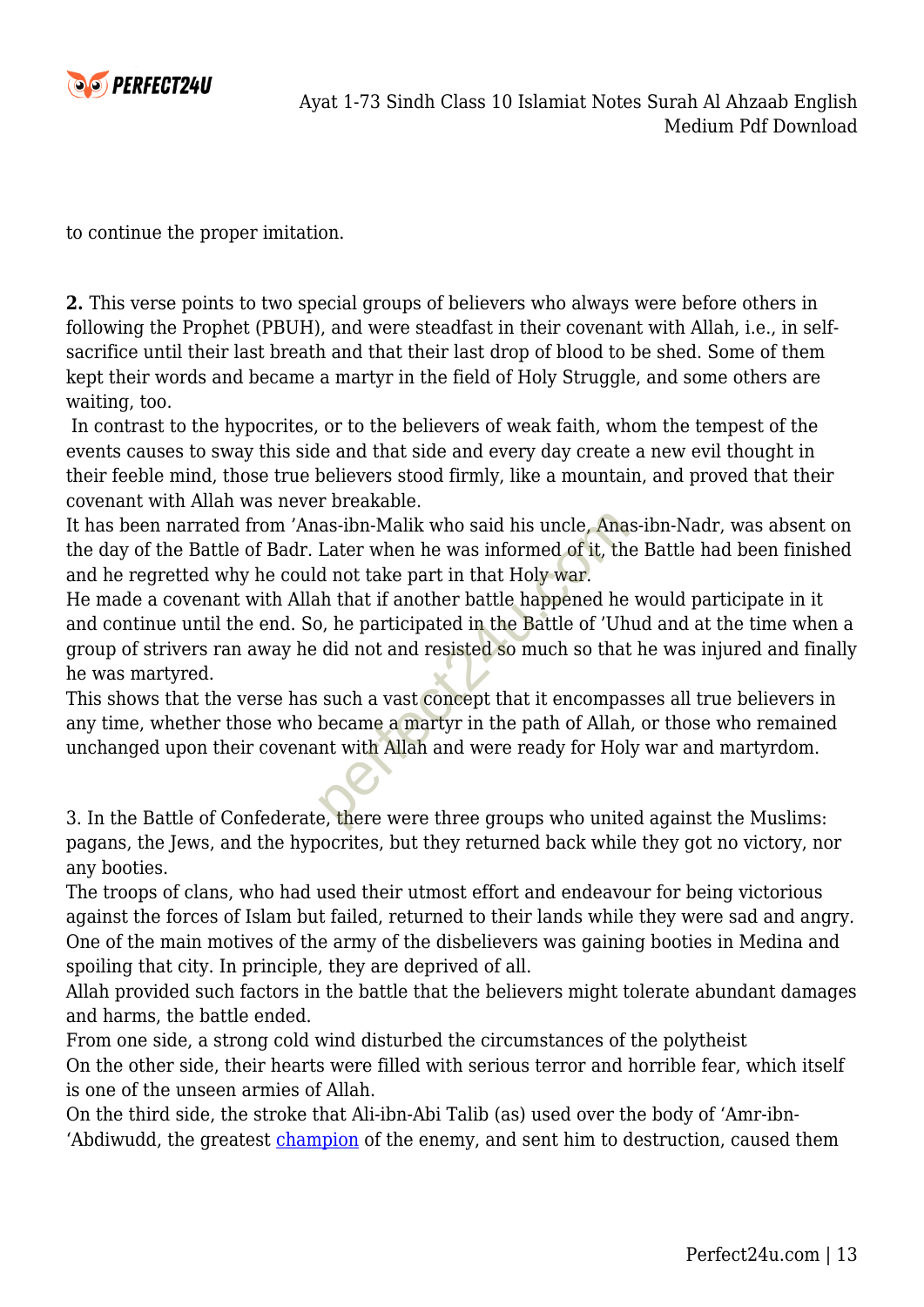

to become hopeless.

So, they gathered their tools, left the siege of Madina and returned back to their own tribes with no gain.

There may be found some persons who are 'strong' but they are not mighty and invincible, i.e., a stronger person can defeat him; but the only strong and Mighty one in the world is Allah whose strength and power is infinite.

# **Aayat (28-34) surah al-ahzab full download pdf**

# **Q.1) What two options did Allah give to the wives of the Holy Prophet (SAW)?**

#### **Answer:**

In this chapter, Allah gave two options to the wives of the Holy Prophet (PBUH):

#### **1. FIRST OPTION:**

If you desire a good life of this world and its elegance then the Prophet of Allah (PBUH) will provide you with some wealth and release you and say goodbye to you in a fair manner. As the result of gaining the booties by the Muslims, the wives of the Prophet (PBUH) wished to develop their lives and, therefore, demanded him (PBUH) some means and welfare potentialities. The Prophet (PBUH) opposed their demand and did not go to them. Prophet (PBUH) said to his wife: If there has not been appointed a particular dowry He may give them a worthy present so that they become content and happy and that their separation would occur in a friendly environment. It would itself be counted as divorce. o options to the wives of the Holy Pre<br>s world and its elegance then the Pro<br>n and release you and say goodbye to<br>poties by the Muslims, the wives of the<br>refore, demanded him (PBUH) some<br>BUH) opposed their demand and did<br>i

#### **2. SECOND OPTION:**

If you desire Allah and His Prophet (PBUH) and abode in Hereafter, then verily Allah has prepared for the good-doers amongst you a great reward.

Allah considers simple life for the religious Prophets' families as a good action. Therefore, those who renounce the little provision of this world will gain a great reward.

Allah made the duty of the Prophet's wives clear forever, that they must be an example for the faithful women. They must be pious, virtuous, heedless to the dazzling glares of the world and beautiful ornament, and must especially be attentive to faith, righteous deed, and spirituality.

If they are such, they can remain and possess the great honour of being the Prophet's spouses; else, they may take their own way and separate from him.

They can always choose one of these two options: they may use their apparent position for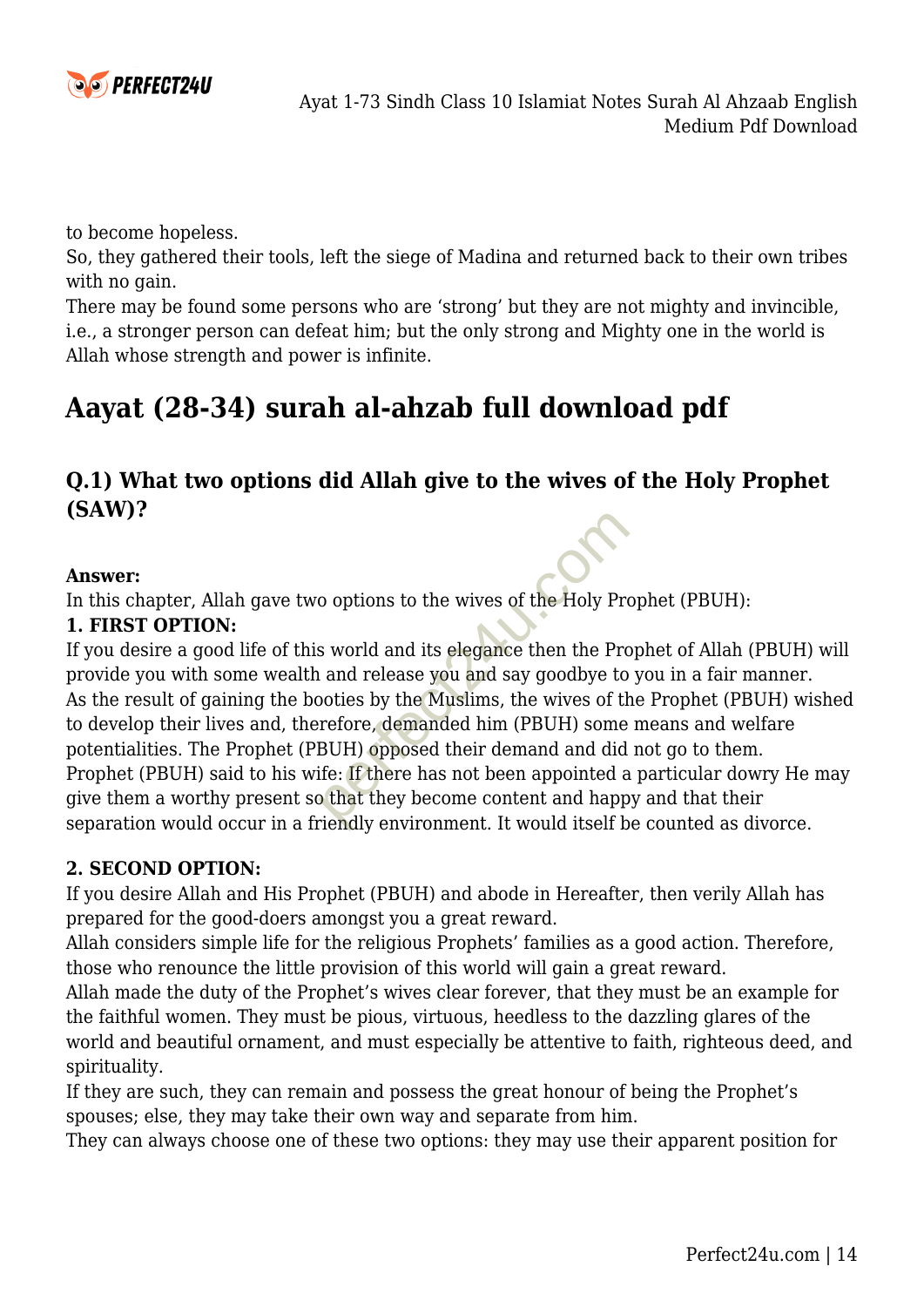

reaching the welfare of material life or submitting to some deprivations in order to get the pleasure of Allah and guidance of people.

# **Q.2) What instructions did Allah give to the wives of the Holy Prophet (SAW)?**

#### **Answer:**

The following instructions Allah gave to the wives of Holy Prophet (PBUH): 1. Do not be soft of [speech](https://www.perfect24u.com/top-5-independence-day-speech-of-pakistan-14-august-in-english/) to strangers lest one in whose heart is a disease should aspire to you. You should be severe and dry in speech, and speak ordinarily, so that voluptuous persons do not to fall in the thought of sin.

2. Speak in accordance with the customary manner. Speak honorable words. The wives of the Prophet (PBUH) must encounter strangers insidiously or far from discipline, but their manner must be decent, polite and, in the meanwhile without having any sort of behavior with stimulation.

3. Stay at homes and do not show your grace as the women of the former times of ignorance used to show. The time between the age of Adam and that of Noah, or the time between the age of David and Solomon, when women came out in public with some dresses that their bodies were manifest, so that they could name the Ignorance before Islam. nought of sin.<br>
the customary manner. Speak honora<br>
counter strangers insidiously or far fr<br>
e and, in the meanwhile without havi<br>
how your grace as the women of the<br>
een the age of Adam and that of Noa<br>
nen women came out

4. Establish regular prayers and give away Zakat and obey Allah and Messenger. In this case, your lives will be pure and Allah also wants you pure and clean. Prayer is the most important way of communication with Allah and in the meantime that the poor-rate is a great worship, it is counted as a firm connection with the servants of Allah.

5. And bear in the mind what is recited in your houses, of revelations of Allah and Wisdom. It means you should reiterate for others whatever of the Book of Allah is recited in your house and you learn. The household of the Prophet (PBUH) must do righteous deeds prior to others. Even when you are at home, you abundantly enjoy the lessons of Islam and the words of the Holy Prophet (PBUH) stated by his Holy tongue, because his every breath is a lesson and his every word is deep content and knowledge hidden in it.

#### **Q.3) Explain the following passages of the Holy Quran in your words.**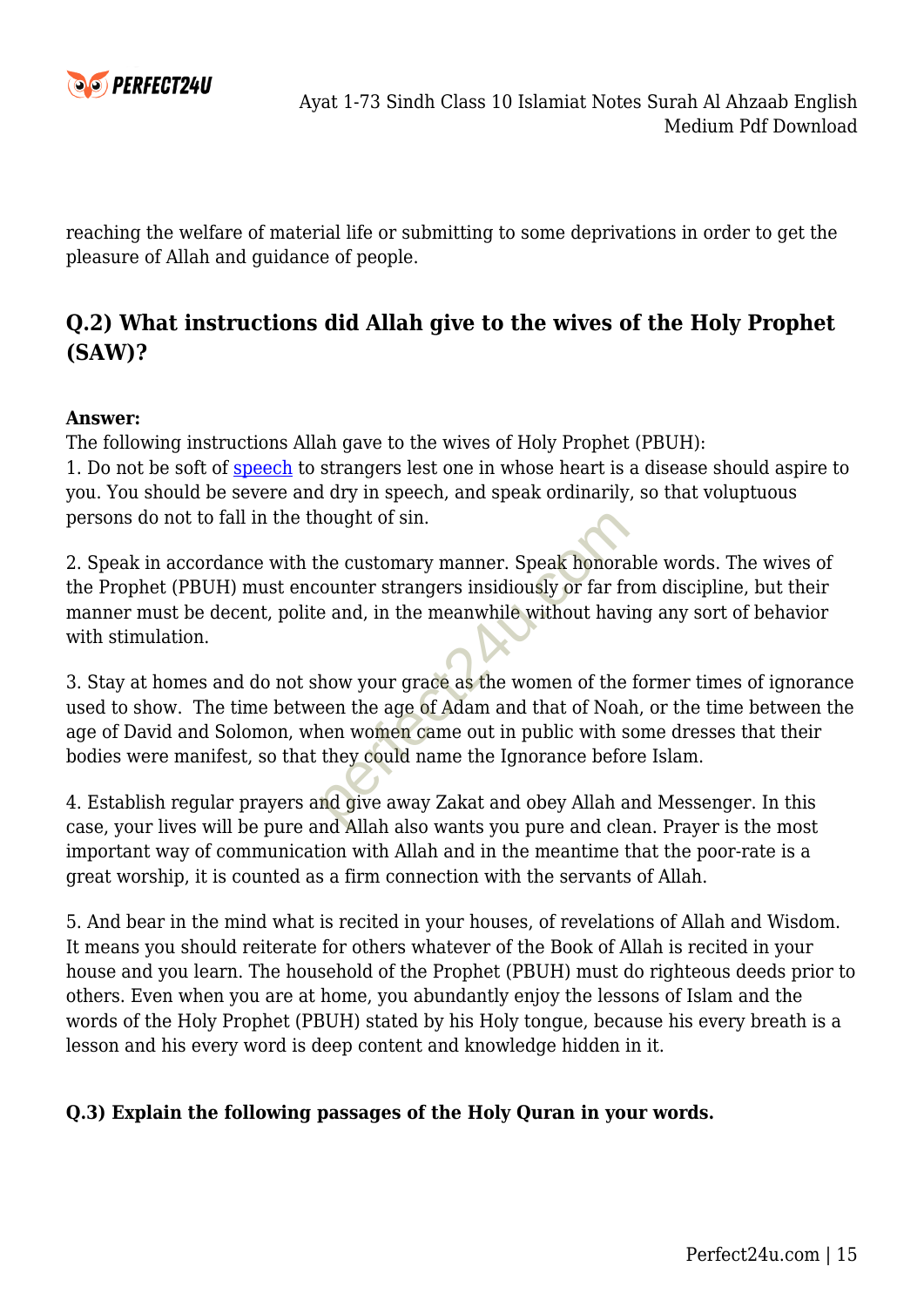

وَلَا تَبَرَّجَنَ تَبَرُّجَ ٱلْجَـٰهِلِيَّـٰةِ ٱلْأُولَىٰ

O you wives of the Prophet! You are not like other ordinary women.

وَقَرَنَ فِيَ بُيُوَتِكُنُ

And stay at homes



and do not display yourselves as [was] the display of the former times of ignorance

#### **Answer:**

**1.** At the time when this verse was revealed, the Prophet (peace be with him) had four wives with him: Saudah, Aishah, Hafsah, and Umm Salamah. He had not yet married Zainab. (May Allah be pleased with them all). (Ibn Arabia Ahkam ai-Quran. Egyptian Edition, 1958, vol. III, pp. 512-13). When this verse was revealed, he first spoke to Aishah, and said: "I ask you a thing; do not be hasty in answering; consult your parents, then decide." Then he told her of Allah's command and recited this verse. She replied: "Should I consult my parents about this?" I seek Allah and His Messenger and the Hereafter. After this, he went to each of his wives and asked the same thing and each one gave the same reply as had been given by Aishah.

Allah gave options to the wives of Prophet (PBUH) whether they would stay in wedlock or would separate from the husband. This was obligatory for the Prophet (peace be with him) because he had been commanded by Allah to offer such an option to his wives.

 They had only two sides: if a wife opted for the world, she would be divorced; if she opted for Allah and His Messenger and the Hereafter, she would not be divorced. Obviously, if a lady chose one alternative, the other would become forbidden in her case by itself.

 Thus, Allah made the duty of the Prophet's wives clear forever, that they must be an example for the faithful women. They must be pious, virtuous, heedless to the dazzling glares of the world and beautiful ornament, and must especially be attentive to faith,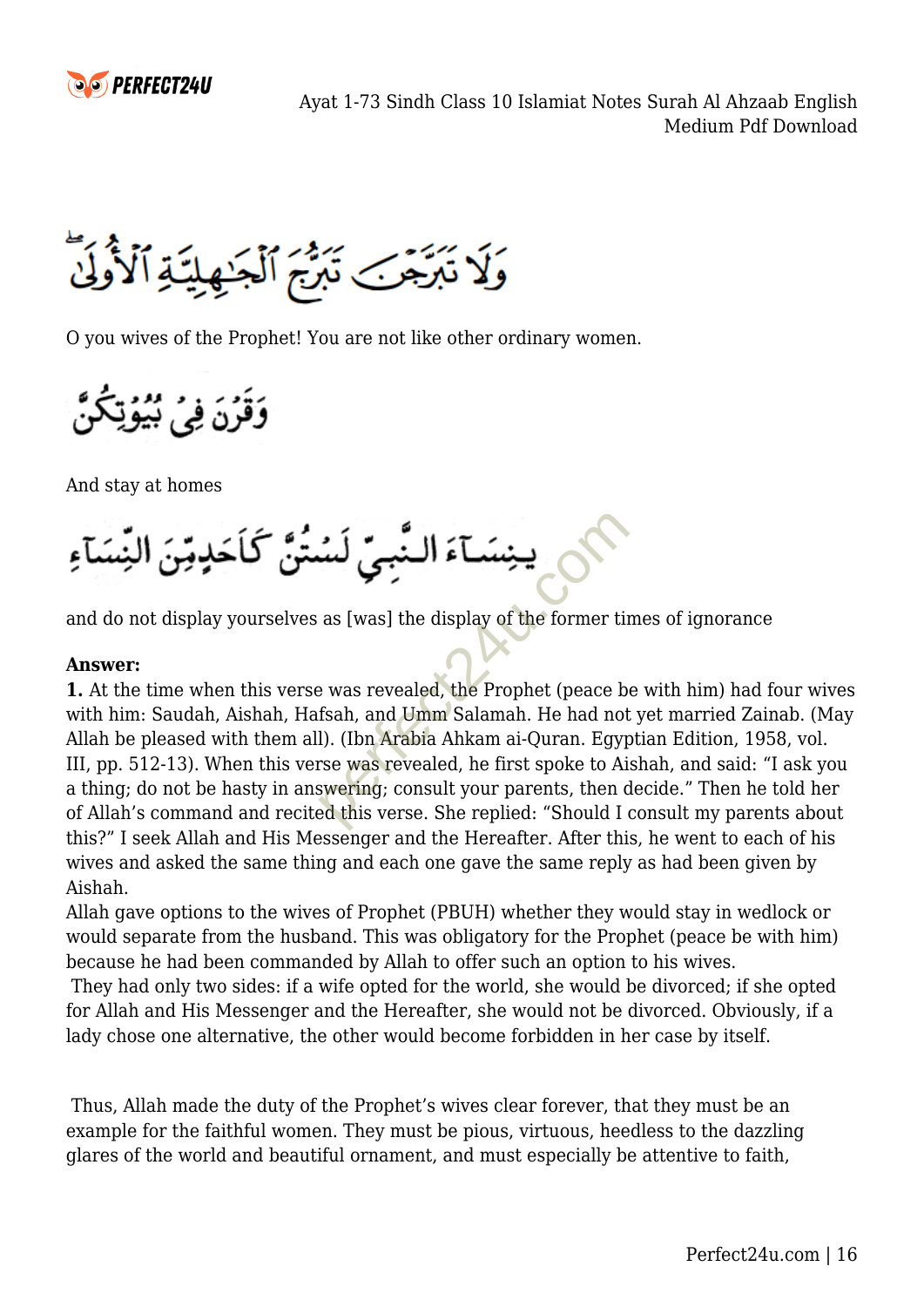

righteous deed, and spirituality.

If they are such, they can remain and possess the great honor of being the Prophet's spouses; else, they may take their own way and separate from him.

They can always choose one of two ways: they may use their apparent position for reaching the welfare of material life or submitting to some deprivations in order to get the pleasure of Allah and guidance of people.

The circumstance of the families of religious leaders is different from that of others and they should be more careful of their behavior than others.

When the wives of the Prophet (PBUH), most of whom were old and aged and had a simple life, are warned that they should not speak with an amorous gesture.

From one side, because of your connection to the Prophet (PBUH), and that you are inside the center of revelation and hear the verses of the Qur'an and teachings of Islam, on the other side, you have such a particular situation that you can be a model for all women, whether in the way of piety, or in the way of sin, therefore, you must recognize your situation and do not neglect your heavy responsibility. ur connection to the Prophet (PBUH)<br>ear the verses of the Qur'an and tead<br>articular situation that you can be a r<br>or in the way of sin, therefore, you mu<br>our heavy responsibility.<br>re pious you will have a very exceller<br>in

You should know that if you are pious you will have a very excellent rank with Allah. You should be severe and dry in speech, and speak ordinarily, that does not cause the voluptuous persons to fall in the thought of sin.

They should speak honorable words which have vast meaning that negates any kind of false, vain, and sinful saying which is opposite to the truth.

The wives of the Prophet (PBUH) must encounter strangers insidiously or far from discipline, but their manner must be decent, polite and, in the meanwhile without having any sort of behavior with stimulation.

**2.** The verse means that the Muslim woman's real sphere of activity is her home; she should carry out her *functions* within that sphere peacefully, and she should come out of the house only in case of a genuine need.

The verse explains the time between the age of Adam and that of Noah, or the time between the age of David and Solomon when women came out in public with some dresses that their bodies were manifest so that they could name the Ignorance before Islam.

3. in this verse, two important words have been used, which must be understood for the proper understanding of its intention. They are tabarruj and jahiliyyah all.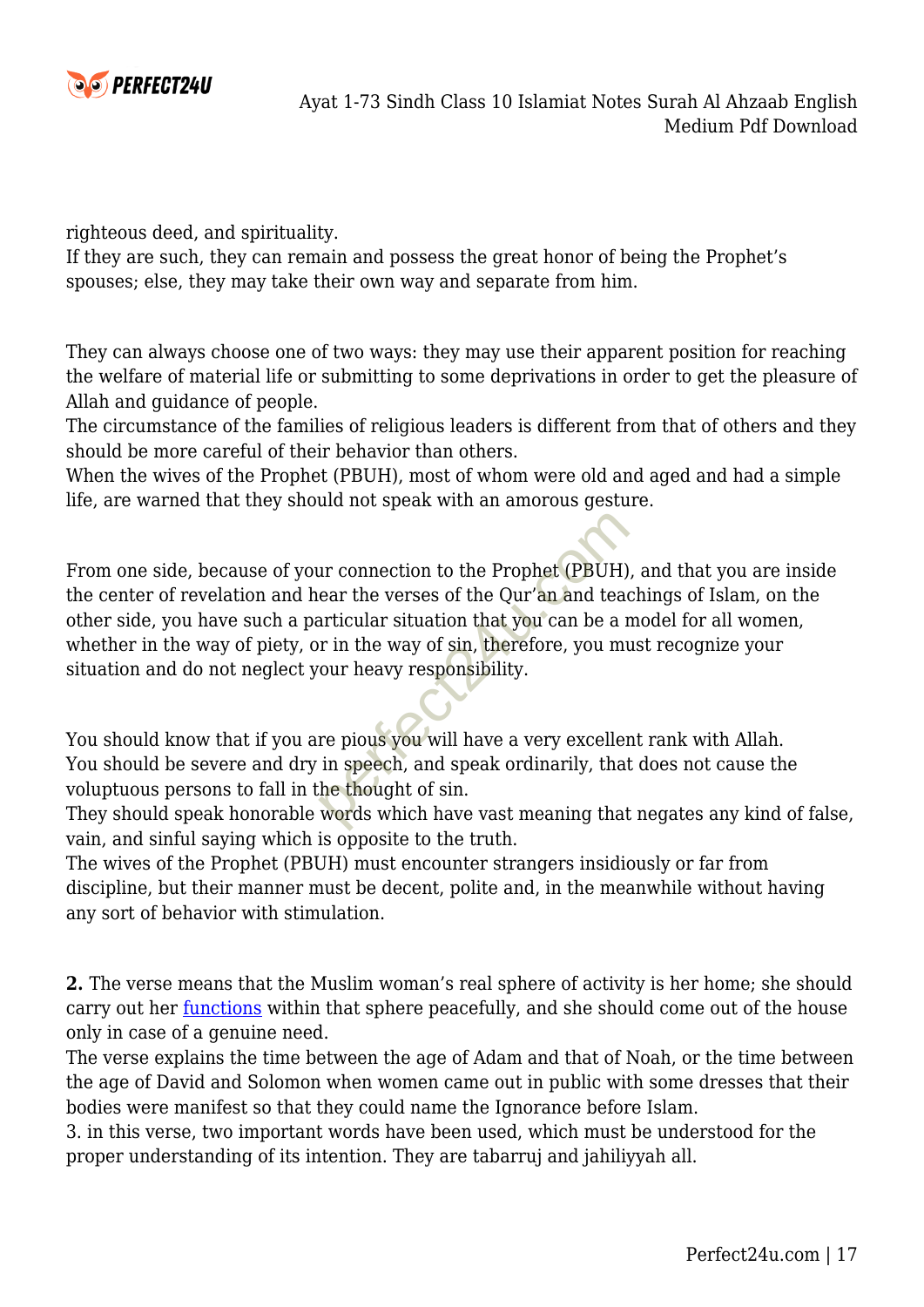

The word tabarruj in Arabic means to become manifest and appear openly before others. The Arabs use the word baraj for every conspicuous and elevated object. A burj (tower) is so called because of its prominence and elevation. A sailing boat is called barijah, because its sails become visible from a distance. The word tabarruj when used in respect of a woman will have three meanings:

(1) that she should show the charms of her face and body before the people

. (2) That she should display the adornments of her dress and ornaments before others.

(3) That she should make herself conspicuous by her gait and figure and coquetry. The same explanation of this word has been given by the leading lexicographers and commentators. Mujahid, Qatadah and Ibn Abi Nujaih say: Tabarruj means to walk in a vain, alluring and coquettish manner. Muqatil says: It means a woman's displaying of her necklaces, earrings and bosom. Al-Mubarrad says: That a woman should reveal her adornments which she should conceal. Abu Ubaidah comments This that a woman should make herself conspicuous by a display of her body and dress to attract the attention of men.

The word jahiliyyah has been used at three other places in the Quran besides this, in (Surah Aal-Imran: Ayat 154), where about those who shirk fighting in the way of Allah, it has been said: "They began to cherish about Allah thoughts of Ignorance Jahiliyyah, which were void of the truth. And in (Surah Al-Maidah: Ayat 50), where about those who want to be judged by their own law instead of the law of Allah, it has been said: i Nujaih say: Tabarruj means to walk<br>ays: It means a woman's displaying c<br>:: That a woman should reveal her ad<br>comments This that a woman should<br>dress to attract the attention of men.<br>used at three other places in the Qui<br>

"Do they desire to be judged by the laws of ignorance (Jahiliyyah)?" and in (Surah Al-Fath: Ayat 26), where the prejudice of the people of Makkah due to which they did not permit the Muslims to perform Umrah, has been called "the haughty spirit of paganism (jahiliyyah). According to a Hadith once Abu ad-Darda in the heat of a quarrel abused another person in respect of his mother. When the Prophet (peace be upon him) heard of it, he remarked:

You still have jahiliyyah in you. According to another Hadith, the Prophet (peace be upon him) said: Three things show jahiliyyah: to taunt the lineage of another person, to take omens from the movement of the stars, and to mourn over the dead. All these customs show that jahiliyyah in the Islamic terminology is every such conduct which goes against Islamic culture and civilization and Islamic morality and etiquette and Islamic way of thinking and behavior. Thus, jahiliyyah al-Ula would mean all those evils in which the Arabs of the pre-Islamic days and the people of the entire world were involved.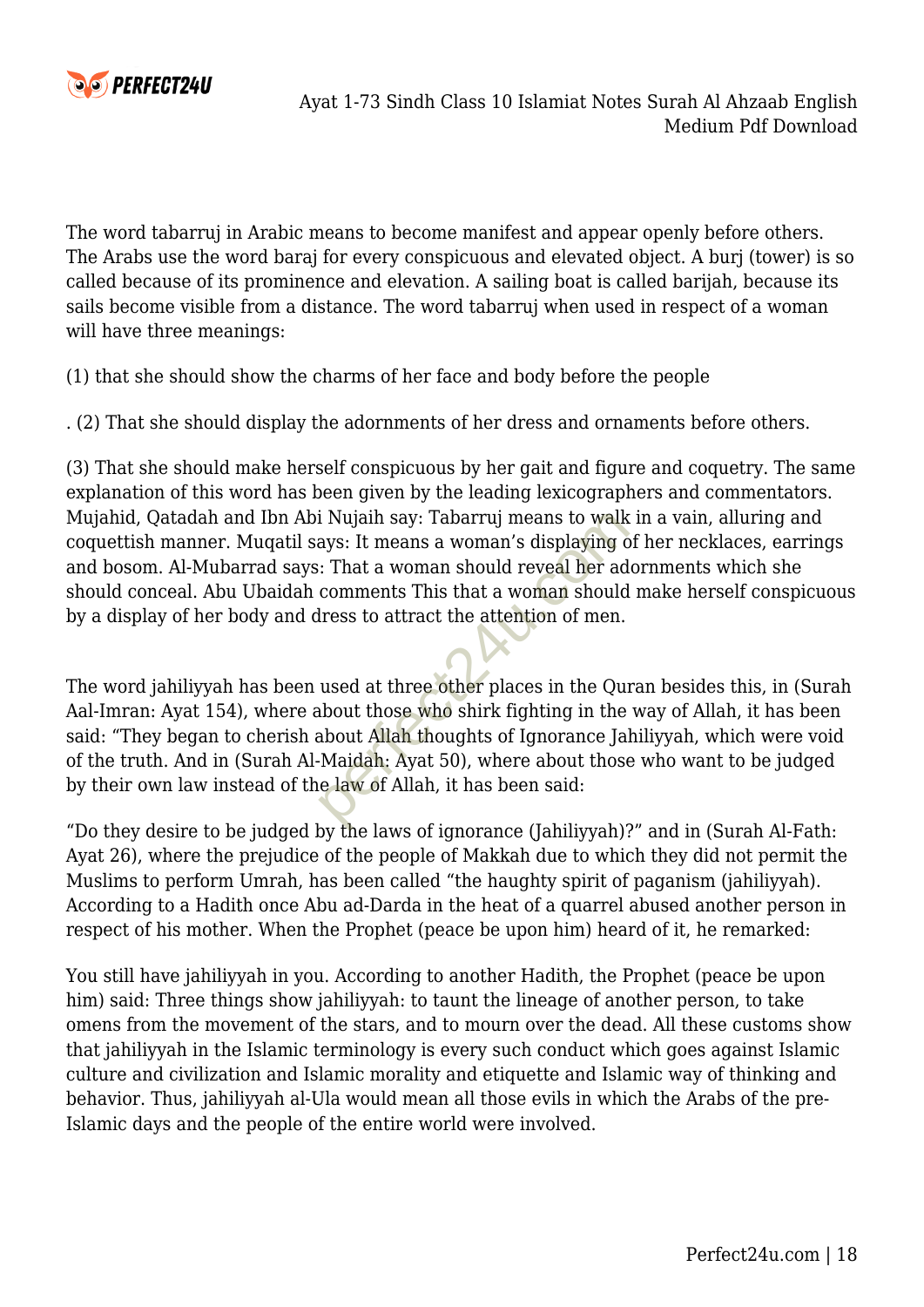

This explanation makes it abundantly clear that what Allah forbids women is to move out of their houses showing off their physical charms and beauty. He instructs them to stay in their houses because their real sphere of activity is their home and not the world outside. However, if they have to move out of the house for an outdoor duty, they should not move out as the women used to do in the pre-Islamic days of ignorance.

For it does not behoove the women of Muslim society to walk out fully embellished to make their face and figure conspicuous by adornments and tight-fitting or transparent dresses and to walk coquettishly. These are the ways of ignorance which Islam does not approve. Now everybody can see for himself whether the culture which is being made popular in our country is the culture of Islam, according to the Quran, or the culture of ignorance.

# **Aayat (35-40) surah al ahzab transliteration**

# **Q.1) What qualities of good men and women have Allah described and what reward has Allah promised for them?**

#### **Answer:**

The following qualities of good men and women have been described by Allah. 1. They are obedient to Prophet (PBUH). They don't have any wish to resist the Islamic way of life and have complete faith in Islam. **ah al ahzab translitera**<br> **good men and women have A**<br> **promised for them?**<br> **d** men and women have been descritet<br>
(PBUH). They don't have any wish<br>
in Islam.<br> **ords**. They love truth and hate lies. A

2. They are truthful in their words. They love truth and hate lies. As in the traditional verse: "A man's faith does not become true until his heart becomes true; his heart does not become true until his tongue becomes true."

They do not deal in lies, deceptions, frauds and forgeries. They utter with their tongues only what their conscience approves as true.

3. They show patience. They patiently and steadfastly bear and face all the obstacles, dangers, difficulties and losses that they might have to encounter in following the right way taught by Allah and His Messenger (peace be upon him) and in establishing Allah's religion in the world.

4. They are humble. They are free from pride, vanity and haughtiness. Their hearts, as well as their bodies, remain bowed before Allah, dominated by fear of Him.

5. They give charity. They help the needy. They spend their wealth freely in the way of Allah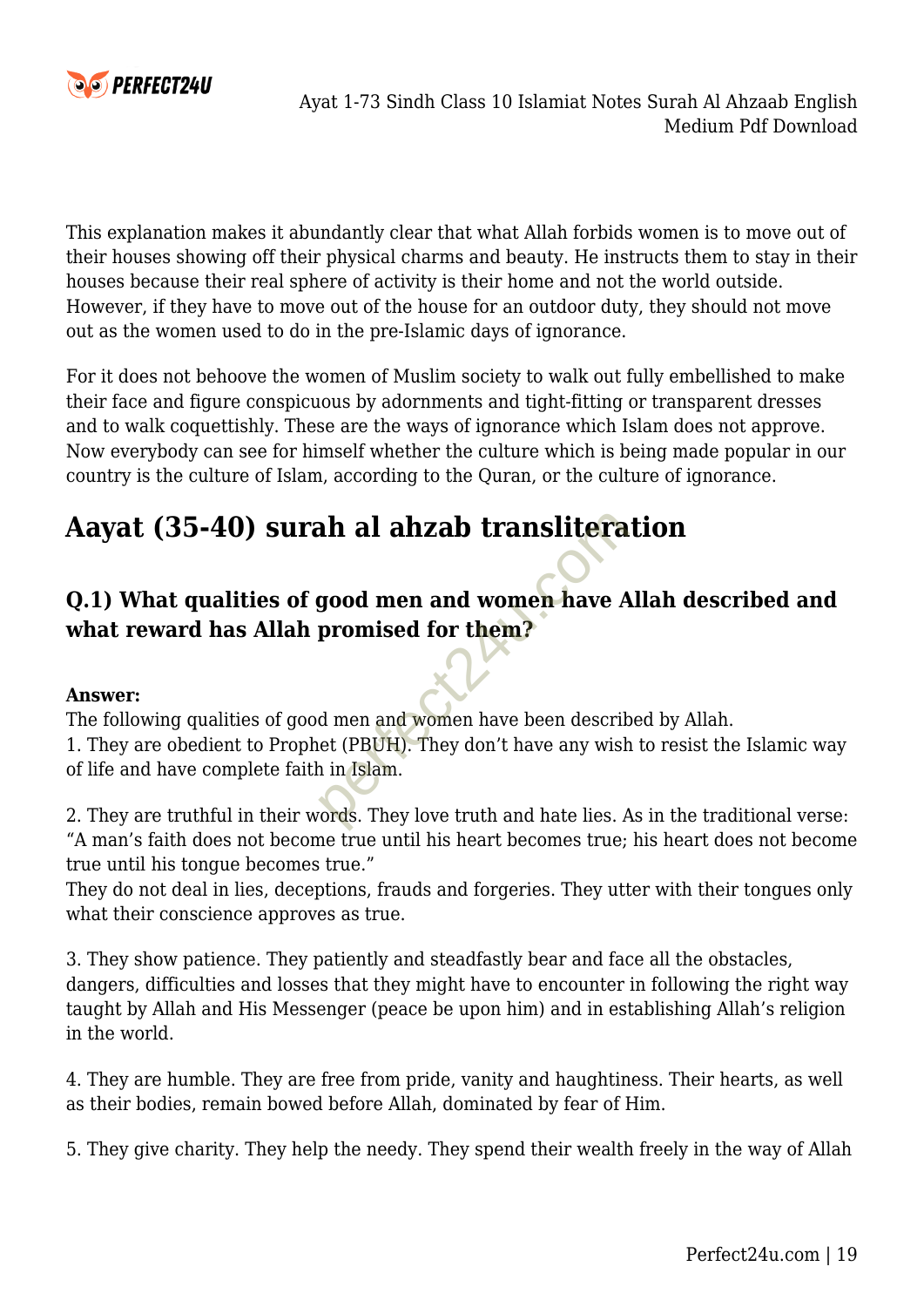

and they are not at all niggardly in the matter of helping the servants of Allah as much as they can.

6. They keep fast. This includes both the obligatory and the voluntary fasts.

7. They guard their chastity. They refrain from adultery, and they avoid nudity.

8. They remember Allah much.. Prophet (PBUH) says:

#### **"When a man awakens his wife at night and both of them make ablution and establish (night) prayer, they will be written among those men and women who remember Allah very much."**

It is defined as they remember Allah in the states that he stands, he sits and at the time he goes to bed.

Muadh bin Anas Juhani relates that a person asked the Prophet (peace be upon him) of Allah, "Who among those who fight in the way of Allah will get the highest reward?"

He replied: "The one who remembers Allah the most." The man asked: "Who among the observers of the fast will get the highest reward?" He replied: "The one who remembers Allah the most." The man then asked the same question about the performer of the Prayer, the payer of the Zakat and charities and the performer of Hajj and the Prophet (peace be upon him) in every case gave the same answer, saying: He who remembers Allah the most. is that a person asked the Prophet (p<br>o fight in the way of Allah will get the<br>nembers Allah the most." The man as<br>the highest reward?" He replied: "Th<br>n asked the same question about the<br>arities and the performer of Hajj

Therefore, men and women possess these qualities and characteristics equally and Allah has promised them forgiveness and a great reward.

Surah An-Nahl, No. 16, verse 97 in this regard says:

**"Whoever does a righteous deed, whether male or female, and is a believer, We shall certainly give him to live a goodly pure life and, definitely, We will pay them a recompense in proportion to the reward for the best of what they used to do."**

### **Q.2) How do the believers respond to the decisions of Allah and his prophet?**

#### **Answer:**

The believers have to obey the decisions of Allah and Prophet (PBUH) as it is in the verse that:

It does not befit a believing man and a believing woman that when Allah and His Messenger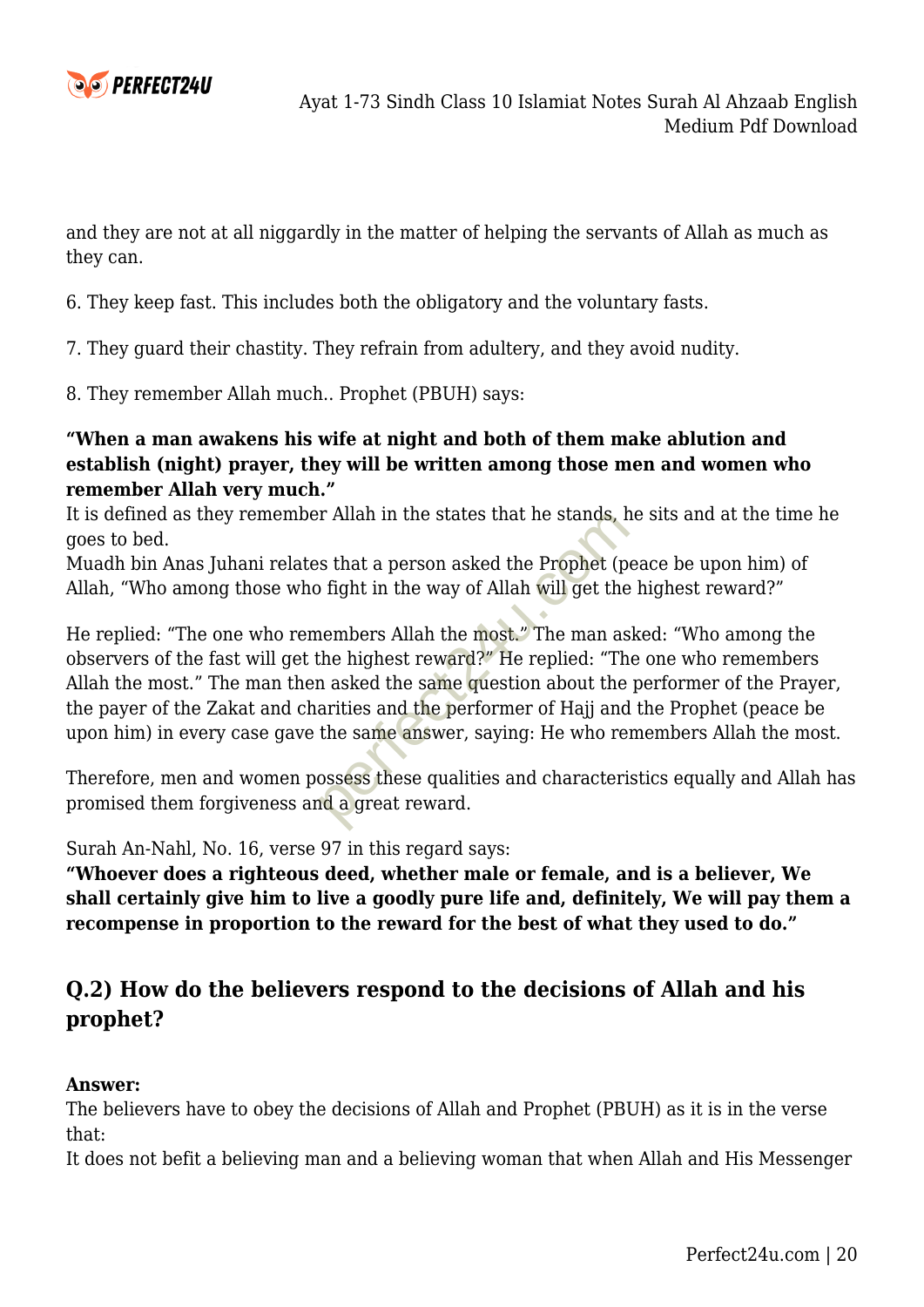

have decided a matter, they the believing men and women should have their say in that matter."

According to it, no Muslim individual is entitled to use their own freedom of opinion in a matter in which Allah and His Prophet (peace be upon him) have already given a decision.

Being a believer, they surrender one's freedom of opinion and action before Allah and His Messenger.

The one who claims to be a believer, inevitably have to bow down to the command of Allah and His Prophet (peace be upon him).

# **Q.3) Explain the matters related to Hazrat Zaid (RA) discussed in the lesson.**

#### **Answer:**

In the lesson story of Zayd and his wife, Zaynab discussed. The favour of faith and guidance which Prophet (PBUH) had given to Zayd-ibn-Harithah, that he manumitted him and favoured him as his own son.

There had happened a conflict between Zayd and Zaynab which continued so long that they were at the threshold of divorce. Prophet (PBUH) continuously and frequently advised and hindered them from being separated and divorced. d his wife, Zaynab discussed. The favor to Zayd-ibn-Harithah, that he mast<br>the between Zayd and Zaynab which compared and divorced.<br>perfect (PBUH) continuously are<br>parated and divorced.<br>ther for the lack of Concord of the

 Whether this conflict was either for the lack of Concord of the social condition of Zaynab, who was from a famous tribe, and that of Zayd, who was a manumitted slave, or because of some rude manners of Zayd, or neither of them, but there was not a spiritual and ethical accord between them.

However, there is not a complicated problem, but verse saying:

#### **"And you concealed within yourself what Allah would bring to light, and you feared the people, and Allah had a greater right that you should fear Him."**

The Prophet (PBUH) was going to choose Zaynab as his wife for compensating the defeat that his niece, Zaynab, was faced with that even a manumitted slave had divorced her if the activities of reconciliation between the two spouses were not successful and they had to accept to be divorced, but He (PBUH) was afraid that people would object him for two things, and the opponents might raise a tumult about it.

**The first:** Zayd was the Holy Prophet's adopted son and, according to an ignorant custom, an adopted son had the same ordinances that a real son had. Among them was that they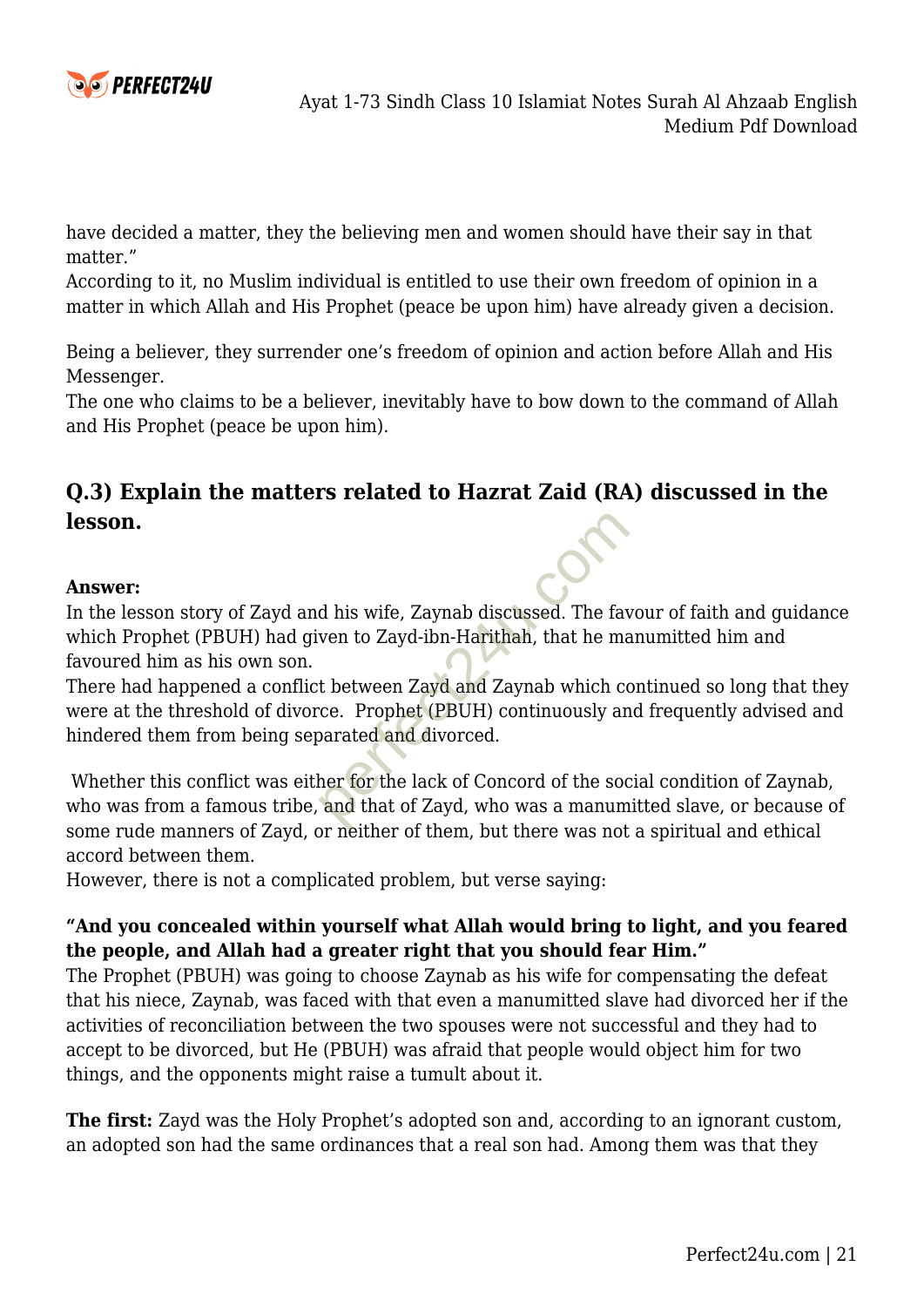

considered that to marry the divorced wife of an adopted son was unlawful.

**The second:** How was the Prophet (PBUH) ready to marry the divorced wife of a manumitted? Then the verse revealed:

#### **But when Zayd had accomplished his concern with her (i.e., divorced her), we joined her in marriage to you, so that there should not be a difficulty for the believers in respect of the wives of their adopted sons when they have accomplished their concerns with them."**

This marriage was a divine marriage. That is why, as history indicates, Zaynab used to boast over other wives of the Holy Prophet (PBUH) for this matter and she said:

#### **"You have been joined in marriage to the Prophet (PBUH) by your relatives, but I have been joined in marriage to the Prophet (PBUH) from heaven by Allah."**

It is worth noting that the act of the Prophet's marriage with Zaynab happened in the fifth A.H.

The main aim of this marriage had been breaking a pagan tradition in the field of selfrestraint of marriage with the divorced wives of the adopted sons.

# **Q.4) Explain the following passages of the Holy Quran in your words.** over other wives of the Holy Prophet (PBUH) for this matter and s<br> **Tou have been joined in marriage to the Prophet (PBUH) b**<br> **have been joined in marriage to the Prophet (PBUH) from h**<br>
It is worth noting that the act of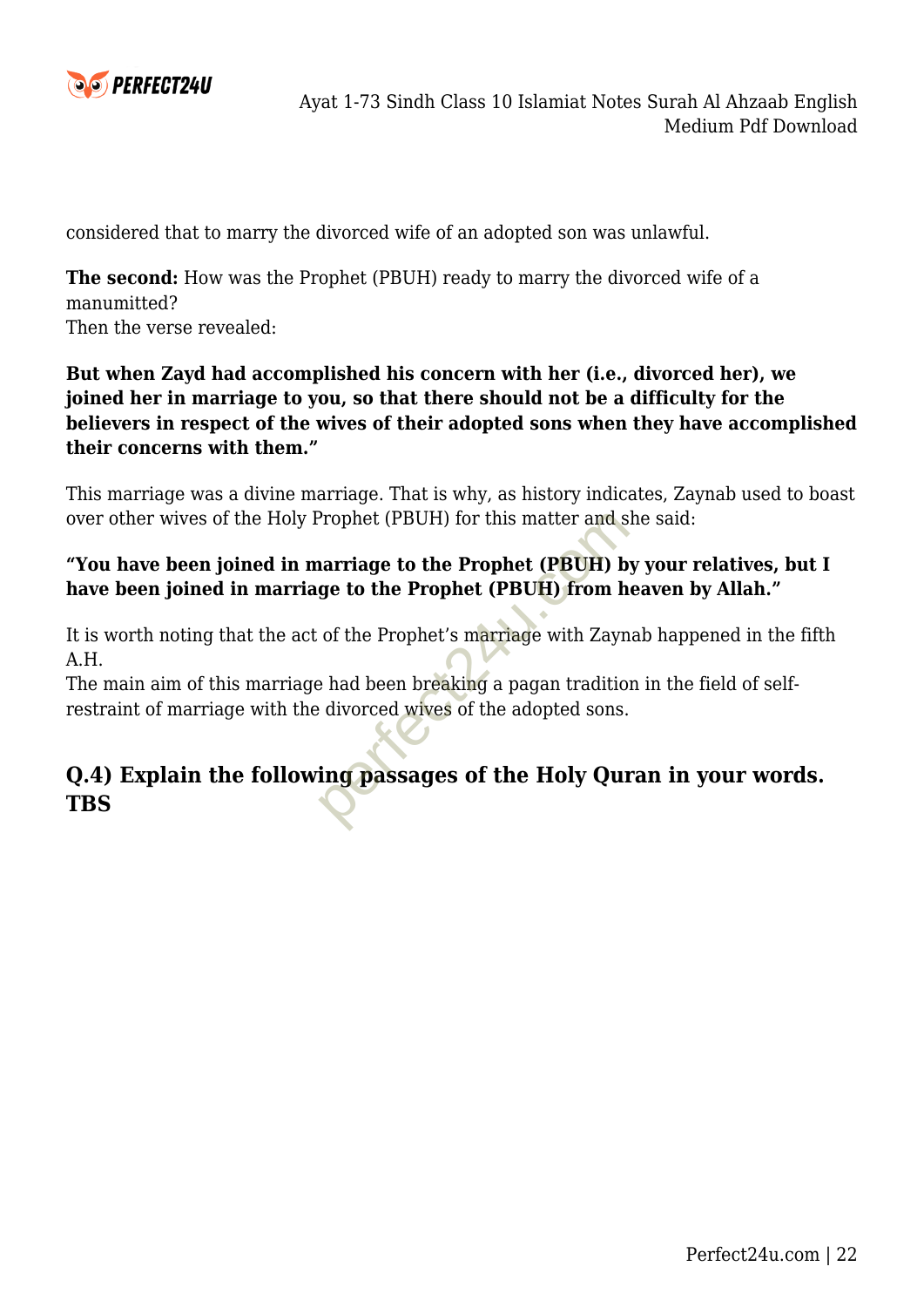Ayat 1-73 Sindh Class 10 Islamiat Notes Surah Al Ahzaab English Medium Pdf Download

- ١. وَمَاكَمَانَ لِمُؤْمِنٍ وَّلَامُؤْمِنَةٍ إِذَاقَصَ اللَّهُ وَرَسُوَلُهُ إِمْرَاأَنُ يَكُوْنَ لَهُمُ الُخِيَرَةُمِنُ اَمْرِهِمِ-
- ٢. مَاكَانَ عَلَى النَّبِيِّ مِنْ حَرَجٍ فِيُمَافَرَضَ اللَّهُ لَهُ لَسُنَّةَاللَّهِ فِي الَّذِيْنَ خَلَوۡامِنۡ قَبۡلُ ۖ وَكَانَ اَمۡرُاللَّهِ قَدَرَامَّقُدُوۡرَا ۔
- مون رسنگت اللهِ ویحتشونه ولایت<br>ing man and a believing woman<br>ed a matter, they the believing me<br>er."<br>ilividual is entitled to use its own free<br>prophet (peace be upon him) have a<br>prophet (peace be upon him) have a<br>prophet

**Answer:**

#### **1. "It does not befit a believing man and a believing woman that when Allah and His Messenger have decided a matter, they the believing men and women should have their say in that matter."**

According to it, no Muslim individual is entitled to use its own freedom of opinion in a matter in which Allah and His Prophet (peace be upon him) have already given a decision.

To be a Muslim means to surrender one's freedom of opinion and action before Allah and His Messenger.

It would be a contradiction in terms if a person claimed to be Muslim and then reserved for itself the freedom of choice and action.

The one who claims to a Muslim, they inevitably have to bow down to the command of Allah and His Prophet (peace be upon him). And the one who is not inclined to bow will have to admit that he is not a Muslim.

If he does not admit he is regarded as a hypocrite both by Allah and Prophet (PBUH).

**2."There is no difficulty for the Prophet in the matter which Allah has made obligatory for him. This has been the way of Allah with those who lived in the past. And the commandment of Allah is a final decision."**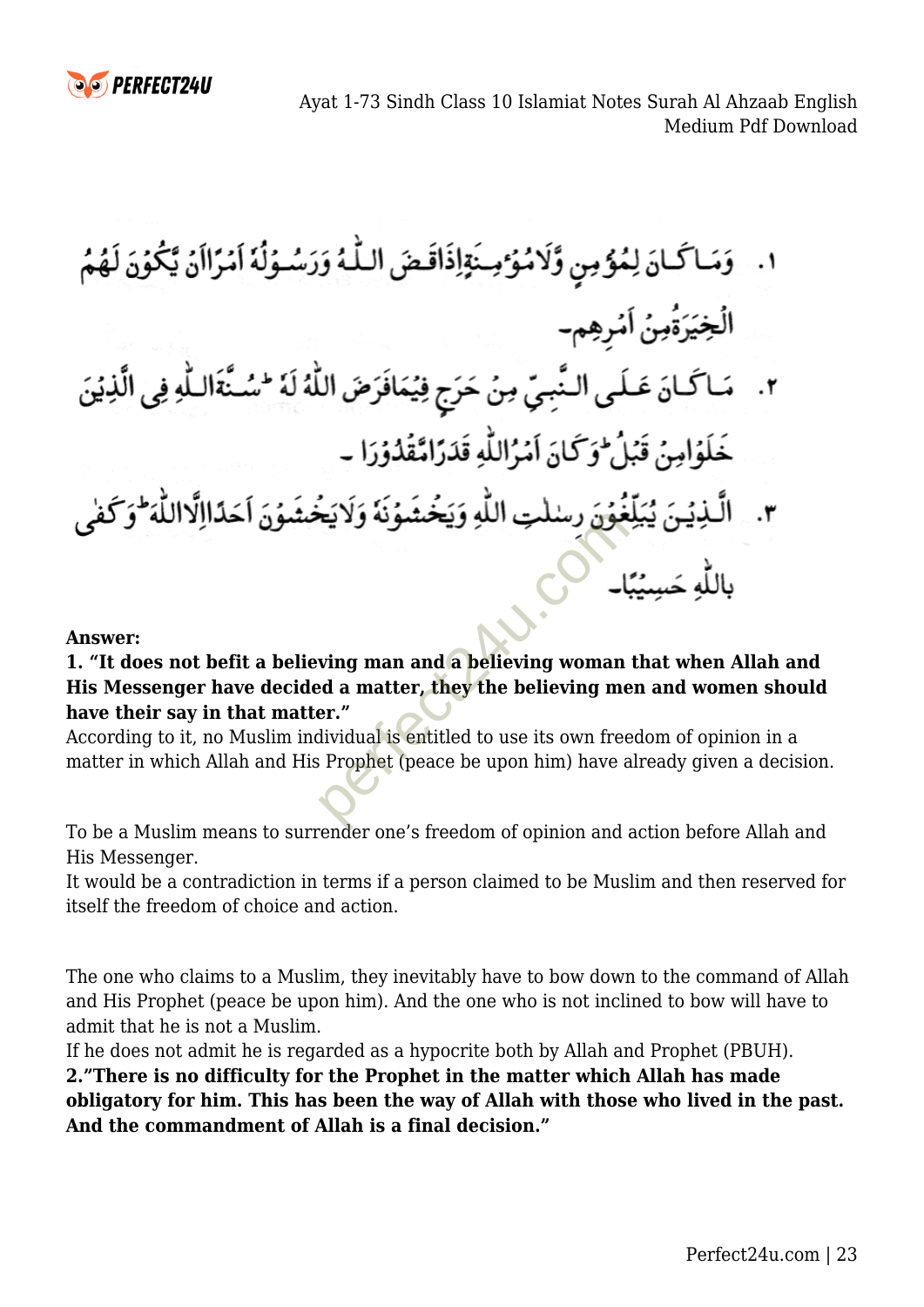

For the Prophets, it has always been a law that whatever command they received from Allah, they had to act on it as a duty which they could not in any case avoid. When Allah enjoins something on His Prophet (peace be upon him), he has to accomplish it even if the entire world is deadly opposed to it.

Wherever Allah commands him to do something, he must put it in action without any hesitation and nothing is permissible to be considered against it.

They must fulfil the command of Allah without any fear from the blames and tumults. As the Quran says:

#### **"Do not fear the scorn of any blame."**

Prophet (PBUH) marriage with Zaynab was the obligation from Allah who was divorced wife of Prophet's adopted son, Zayd. This marriage was a divine marriage. Allah also commanded to Prophets of former nations, Prophet (PBUH) is not the only one who is faced with such a difficulty. ny blame."<br>
h Zaynab was the obligation from Alian Carriers.<br>
This marriage was a divine marrial, Prophet (PBUH) is not the only one<br>
accurate and seriously indispensable<br>
is for those who convey the message<br>
over for none

The command of Allah is both accurate and seriously indispensable.

#### **3. "This practice of Allah is for those who convey the message of Allah to others honestly and fear Allah, they fear none but one Allah and Allah is sufficient to call mankind to account."**

You (PBUH) should not have the least horror from anyone in conveying the messages of Allah when He commands you to marry the divorced wife of your adopted son, Zaynab, in order to break the wrong pagan tradition in the field of marriage, and you must never afraid of the words of others, because this is the way of treatment of all Divine prophets. In principle, the duty of the prophets in many stages is to break such traditions, and if they let them have the least fear in it, they will not be successful in fulfilling their messenger ship.

They tolerate eagerly the wrong words of some opponents, and heedless to the evil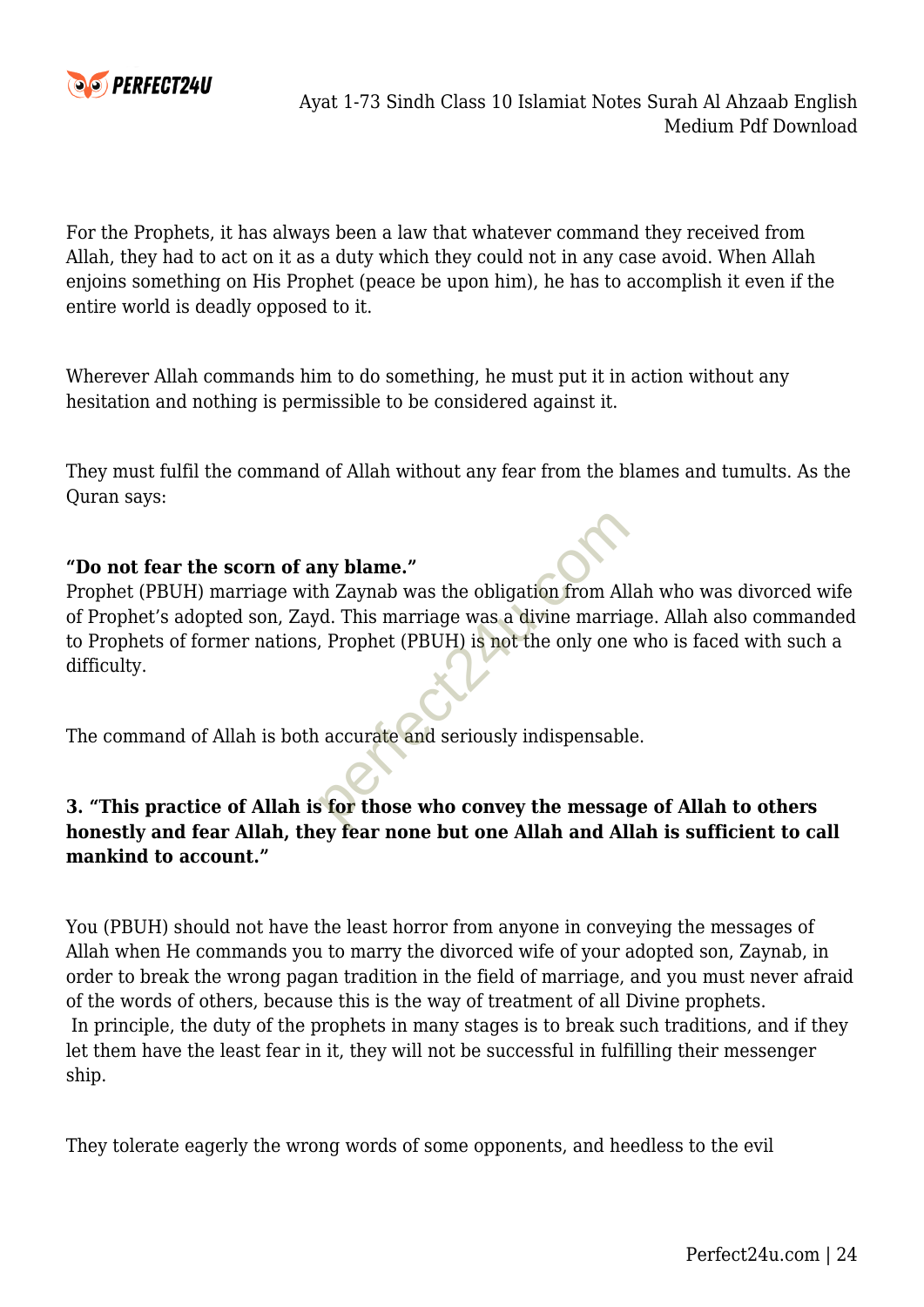

circumstances because all accounts are in the power of Allah.

The Divine Messengers must not have any fear in conveying their messenger ship since the reckoner of their labors and the giver of rewards is Allah.

Whatever Allah has taught the Prophets in the form of revelation, they must teach people and cause them to penetrate into their hearts by means of reasoning, warning, glad tiding, advice, and admonition.

# **Aayat ( 41- 52) surah al-ahzab summary**

# **Q.1) What status of his messenger has Allah described?**

#### **Answer:**

Following statuses of Messenger Allah has described:

1. Allah has sent Him (PBUH) as a witness:

From one side, He is as a witness over the deeds of the Ummah, because he sees their deeds, as, in another place, the Qur'an says: rah al-ahzab summary<br>
Expressed as a witness:<br>
ness over the deeds of the Ummah, b<br>
ne Qur'an says:<br>
and Level are are also the Ummah, b<br>
ne Qur'an says:

#### **"Act you (as you will)! Allah will see your work and (so will) His Messenger and the believers."**

On the other side, he is as a witness to the former prophets who were in turn witnesses to their own nations, as the Holy Qur'an says:

#### **"How will it be, then, when We bring from every people a witness and We bring you a witness over those (witnesses)?"**

On the third side, your existence with your good qualities and good temper, with your constructive programs, with your bright background and with your actions, you are witness for the truthfulness of your school, as well as a witness for the greatness and Power of Allah.

2. Allah has sent Him (PBUH) as a bearer of glad tidings:

The Prophet (PBUH) is a bearer of glad tiding to the righteous for the endless reward of Allah, for the eternal health and happiness, and for honorable victory and success.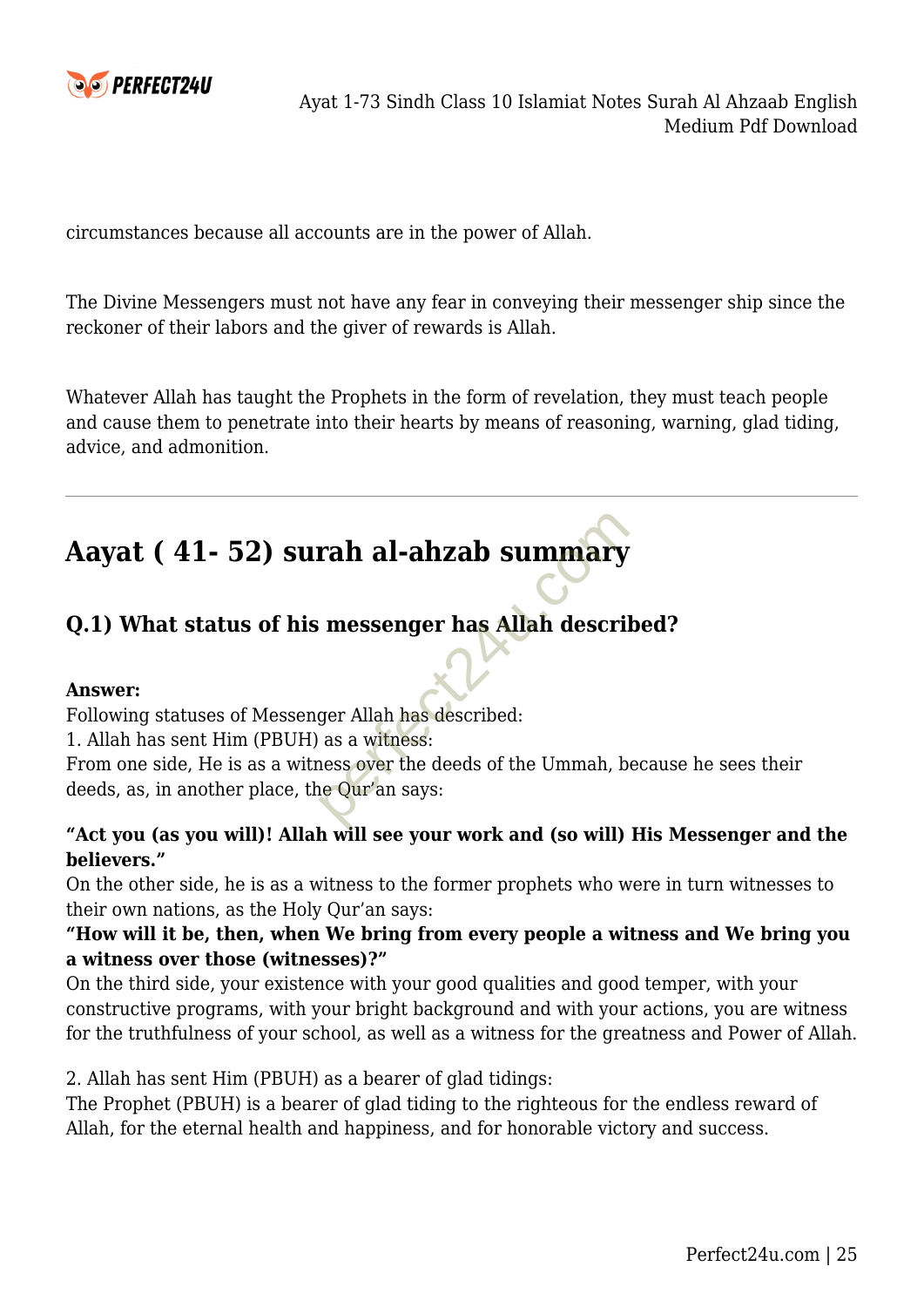

3. Allah has sent Him (PBUH) as a forewarner:

He is a warner for the disbelievers and the hypocrites against the painful punishment of Allah, against the loss in their whole capital of their selves, and against falling into misery both in this world and the next.

4. Allah has sent Him (PBUH) as one who invites the mankind towards Allah:

Prophet (PBUH) rises to call the people towards Allah by the leave of Allah. His call is not mere preaching but has also the support of the authority of the Allah of the universe, Who sent him.

5. Allah has sent Him (PBUH) as a Lighted Lamp which guides man to right path: The Prophet (PBUH) is as a lamp of guidance in the society whose light is the cause of growth, movement and discrimination. The existence of the Prophet is like an illuminating sun that removes the darkness of ignorance, polytheism, and paganism from the horizon of the sky of man's soul. mination. The existence of the Proph<br>
s of ignorance, polytheism, and paga<br>
d commandment of Allah abe<br>
d commandment of Allah abe<br>
touched her?<br>
ing a wife whose husband has not to<br>
to be observed after doath will not

# **Q.2) What is the special commandment of Allah about divorcing a wife whose husband has not touched her?**

#### **Answer:**

Allah commands about divorcing a wife whose husband has not touched her:

**"If you marry the believe If a woman's husband dies before having the seclusion, the waiting period that has to be observed after death will not be annulled, but she will have to pass the same waiting-period of four months and ten days as is obligatory for a married woman in normal conditioning woman and thereafter divorce her before you have touched them, then you have no right to make her complete the period of Iddat. So give her some wealth for their subsistence and release her decently.**

It is the case in which, if the husband has not had touched his wife so, she will not have to observe the waiting-term (iddat) in case of divorce. But if they have had seclusion proper (i.e. seclusion during which intercourse could be possible), waiting-period will have to be observed if divorce is pronounced after it, and the waiting period would be annulled only in case divorce was pronounced before they have had the seclusion.

Iddat is the waiting period before the expiry of which a divorced woman or a widow is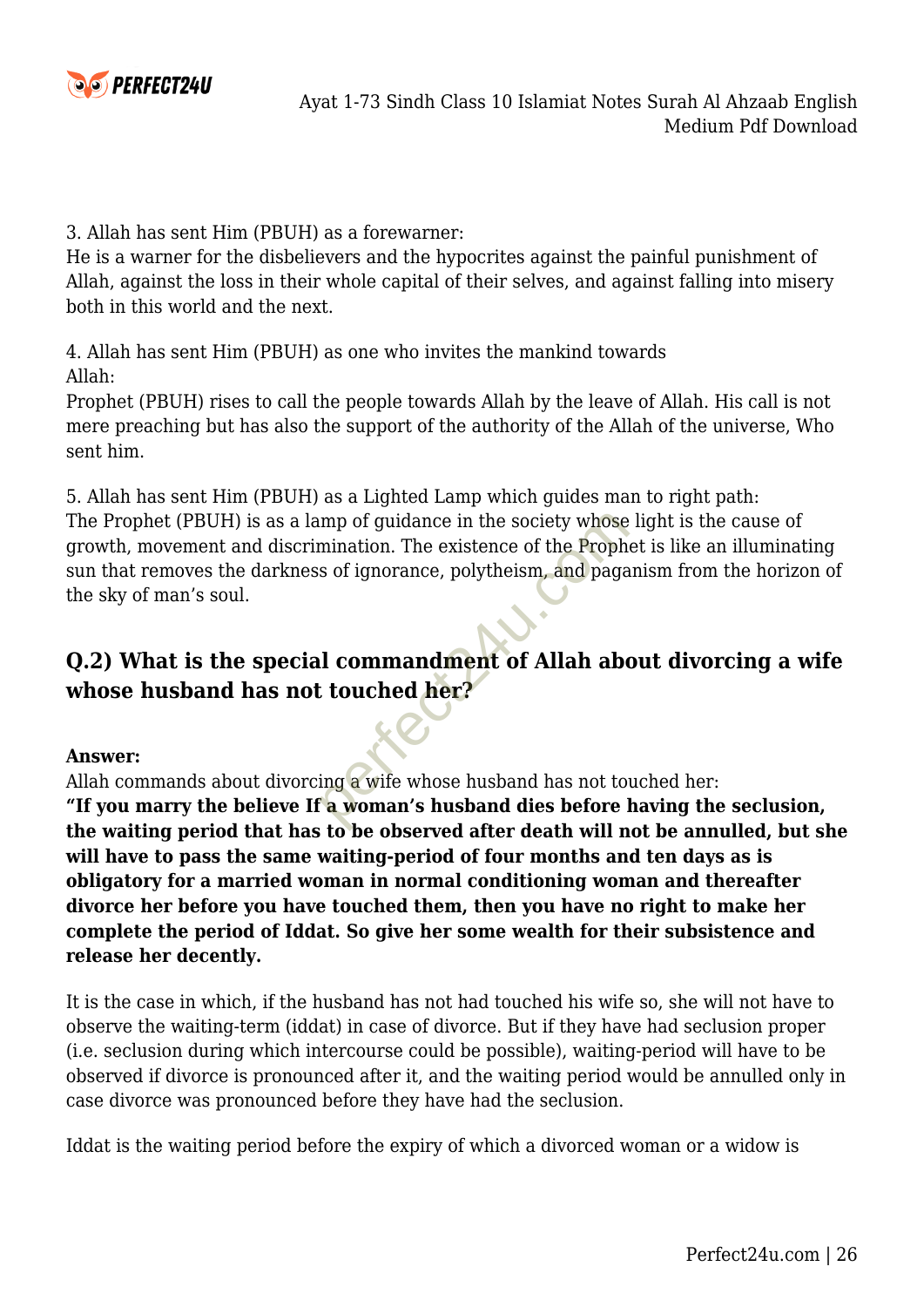

forbidden to remarry.

If the dower had been fixed at the time of marriage, and then divorce pronounced before the event of seclusion proper, payment of half of the dower will be obligatory, as enjoined in Surah Al-Baqarah.

If he wants to release the woman before touching her he must pay her half the dower as an obligation, or something else according to his means.

The woman should be provided with something on divorce but this also that separation should be adopted in a gentlemanly way, without any kind of vilification.

### **Q.3) What special privileges regarding marriage has Allah allowed to the Holy prophet (PBUH)?**

#### **Answer:**

Special privileges regarding marriage has Allah allowed to the Holy Prophet (PBUH).

#### **1. First Command:**

It states that: "**If any believing woman who surrenders herself without demanding any dower to the Prophet (PBUH) provided that the Prophet also wishes to marry her. This permission is only for Prophet (PBUH) and not for all believers. Allah has exempted you from these limitations…" H)?**<br>
marriage has Allah allowed to the Ho<br> **ng woman who surrenders hersel:**<br> **PBUH) provided that the Prophet**<br> **y for Prophet (PBUH) and not for<br>
imitations..."**<br>
Prophet (PBUH). The disbelievers all<br>
pponents of Islam

Thus, Zainab was fifth wife of Prophet (PBUH). The disbelievers and the hypocrites but those Muslims to whom the opponents of Islam were trying to impart evil suggestions.

Allah has answered the objection of the disbelievers and the hypocrites, as if to say: **"O Prophet, We have made lawful for you all these five wives whom you have married by giving them their dowers."**

Besides making the fifth wife lawful for the Prophet (PBUH), Allah also granted him the permission to marry a few other kinds of the women.

In the Principle of Islam, it was not enough only to train men but the training of the women was also equally necessary. It was not possible for him to impart direct training to the womenfolk without violating rule. That is why, there was no restriction for the Prophet in respect of marriage so that in view of the requirements of the great mission entrusted to him he could marry as many women as he wanted.

#### **2. Second Command:**

It states: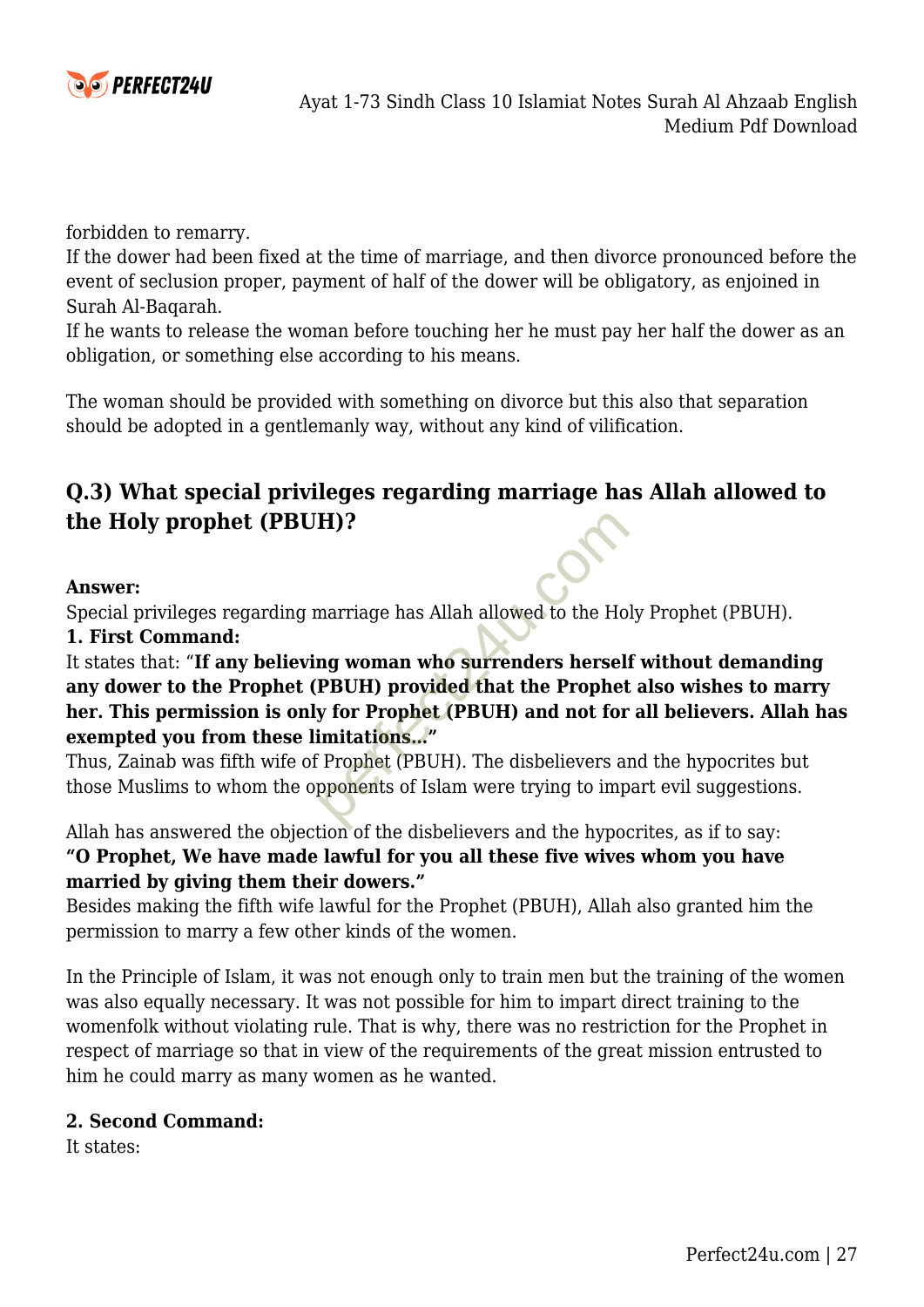

All Muslims have to behave their wives equally but Prophet may put off any of them you wish and may take any of them whom you wish. You may call back any of those whom you had (temporarily) set aside: there will be no blame on you."

Allah clearly gave him the power and the authority to treat any of his wives as he liked, there remained no chance that those believing ladies would trouble him in any way, or would create complications for him by their mutual rivalries and domestic squabbles. But in spite of having this authority from Allah the Prophet (peace be upon him) meted out full justice to his wives. He did not prefer one to the other and would visit each of them regularly by turns.

One of the wife of Holy Prophet (PBUH) told:

**"As to our rants the Prophet (peace be upon him) never preferred any of us to the other."**

Ibn Abi Hatim has cited this from Imam Zuhri that:

The Prophet (peace be upon him) is not known to have deprived any of his wives of her turn.

# **Aayat (53 – 58) surah al-ahzab with Eng translation and tafseer** rom Imam Zuhri that:<br>
im) is not known to have deprived an<br>
rah al-ahzab with Eng<br>
out paying a visit to the Prop

# **Q.1) What etiquette about paying a visit to the Prophet's house did Allah teach to the believers?**

#### **Answer:**

The following etiquette about paying a visit to the Prophet's house Allah taught to the believers:

#### **1. Do not enter the houses of the Prophet (PBUH) without permission.**

In the ancient times, the Arabs would enter one another's house unceremoniously. If a person had to see another person he did not think it was necessary to call at the door or take permission for entry, but would enter the house and ask the womenfolk and children whether the master was at home or not, This custom of ignorance was the cause of many evils and would often give rise to some serious evils. Therefore, in the beginning, a rule was made in respect of the houses of the Prophet (peace be upon him) that no person, whether a close friend or a distant relative, could enter there without permission.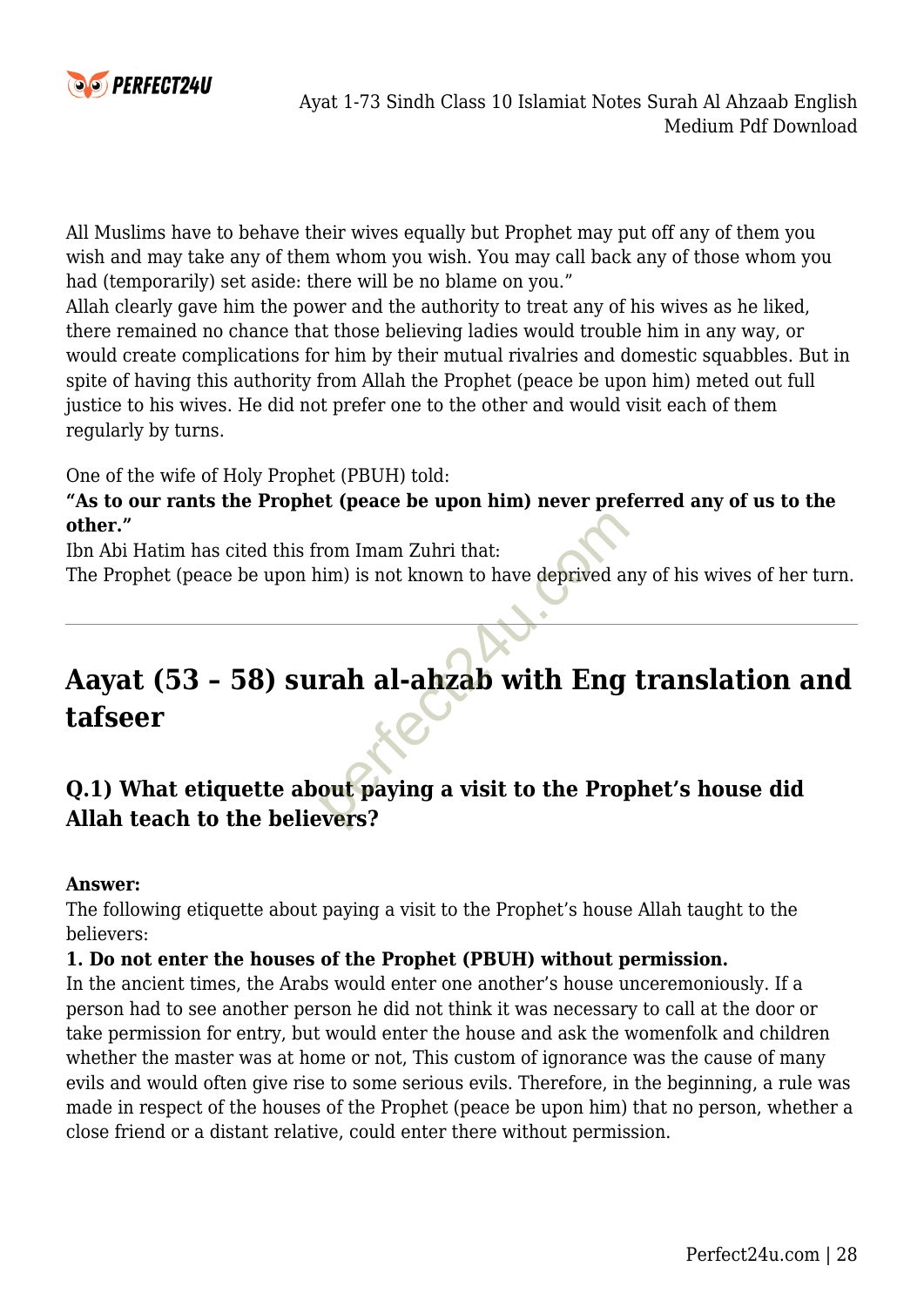

#### **2. When you have to ask the wives of Prophet (PBUH) for something, ask them from behind a curtain.**

A command came down that except for the mahram males as being stated in ( Ayat 55) no other man should enter the Prophet's (peace be upon him) houses, and whoever had to ask something from the ladies, should ask for it from behind a curtain. After this command, curtains were hung at the doors of the apartments of the wives, and since the Prophet's (peace be upon him) house was a model for the Muslims to follow, they too hung curtains at their doors.

3. You should not ever marry his wives after him i.e. after his death or after he has divorce any of his wives.

It is clear in the verse that:

#### **"The Prophet's wives are mothers of the believers."**

# **Q.2) What etiquette did Allah teach the believers invited by the Holy Prophet to come to his home for dinners?** nothers of the believers."<br>
d Allah teach the believers in<br>
home for dinners?<br>
believers invited by Holy Prophet (PE<br>
r the Prophet's house.<br>
ation of meal.<br>
eal at Prophet's house, disperse and each the prophet's house, d

#### **Answer:**

Allah taught etiquette to the believers invited by Holy Prophet (PBUH) to come to his home for dinner are:

# **When you are invited, enter the Prophet's house.**

#### **Do not wait for the preparation of meal.**

When you have taken your meal at Prophet's house, disperse and don't amuse yourselves by talking. You should not annoy the Prophet (PBUH) the Allah so it better to leave his place after having the meal.

In the ancient times, the Arabs would call on a friend or acquaintance right at the time of the meals, or would come and prolong their stay till the meals time approached. This would often cause the master of the house great embarrassment. He could neither be so discourteous as to tell the visitors to leave because it was his meals time, nor could feed so many unexpected guests together. For it is not always possible for a person to arrange meals immediately for as many visitors as happened to call on him at a time. Allah disapproved of this practice and commanded that the visitors should go for meals to a house only when invited. This command did not in particular apply to the Prophet's (peace be upon him) house only but the rules were in the beginning enforced in that model household so that they become general rules of etiquette in the houses of the other Muslims as well.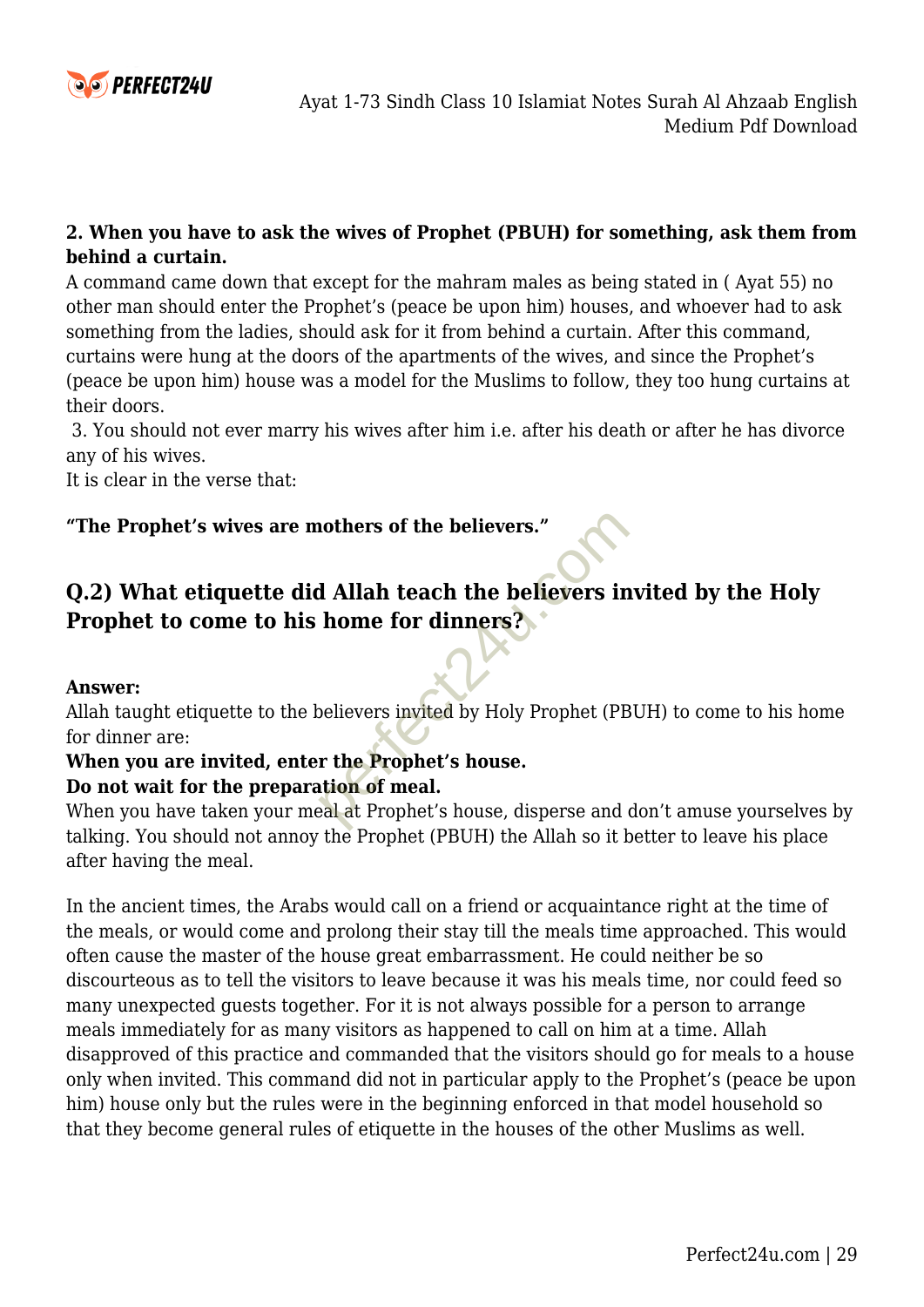

This was to reform yet another foolish practice. The guests at a feast, after they had finished eating, would sit down to endless gossip and discussions much to the inconvenience of the people of the house. They would often embarrass the Prophet (peace be upon him) also by this practice, but he would forbear and forget.

# **Q.3) What is the importance of sending blessings on the Holy Prophet(PBUH)?What instructions has Allah given to the believers?**

#### **Answer:**

Allah and His angels send blessings to the Prophet (PBUH) so believers should also send blessings on him and salute him showing all resect to him. Some Islamic narrations indicate:

#### **"Whoever once sends blessings on Muhammad, Allah will send blessings on him ten times and (also) his ten faults will be concealed."**

The rank of the Prophet (PBUH) is so high that Allah, the Creator of the world, and all His angels, who are divinely ordered to manage this world, send blessings on him. The Sunnites there are some narrations indicating that once the Prophet (PBUH) was asked: im showing all resect to him.<br>
cate:<br>
sings on Muhammad, Allah will se<br>
lits will be concealed."<br>
H is so high that Allah, the Creator<br>
red to manage this world, send bless<br>
narrations indicating that once the P<br>
sings?"<br>

#### **"How should we send blessings?"**

He answered:

#### **"Say: 'O' Allah! Bless Muhammad and his descendents'."**

It is important to recite Salawat beside the name of the Prophet (PBUH). The Messenger of Allah said:

#### **"Whoever sends blessing on me in his book and his writing, he will be rewarded as long as that Salawat exists in that writing."**

Abubasir said to Imam Sadiq (as) that he had understood the meaning of sending blessing on the Prophet (PBUH) but what was the meaning of submitting to him.

The Imam answered him:

Send salutation to the Prophet (PBUH) as it is said:

#### **"Peace be upon you O' Messenger of Allah!"**

Ayishah narrates:

**"I heard from the Messenger of Allah who said: 'A prayer without purification and without sending Salawat on him will not be accepted."**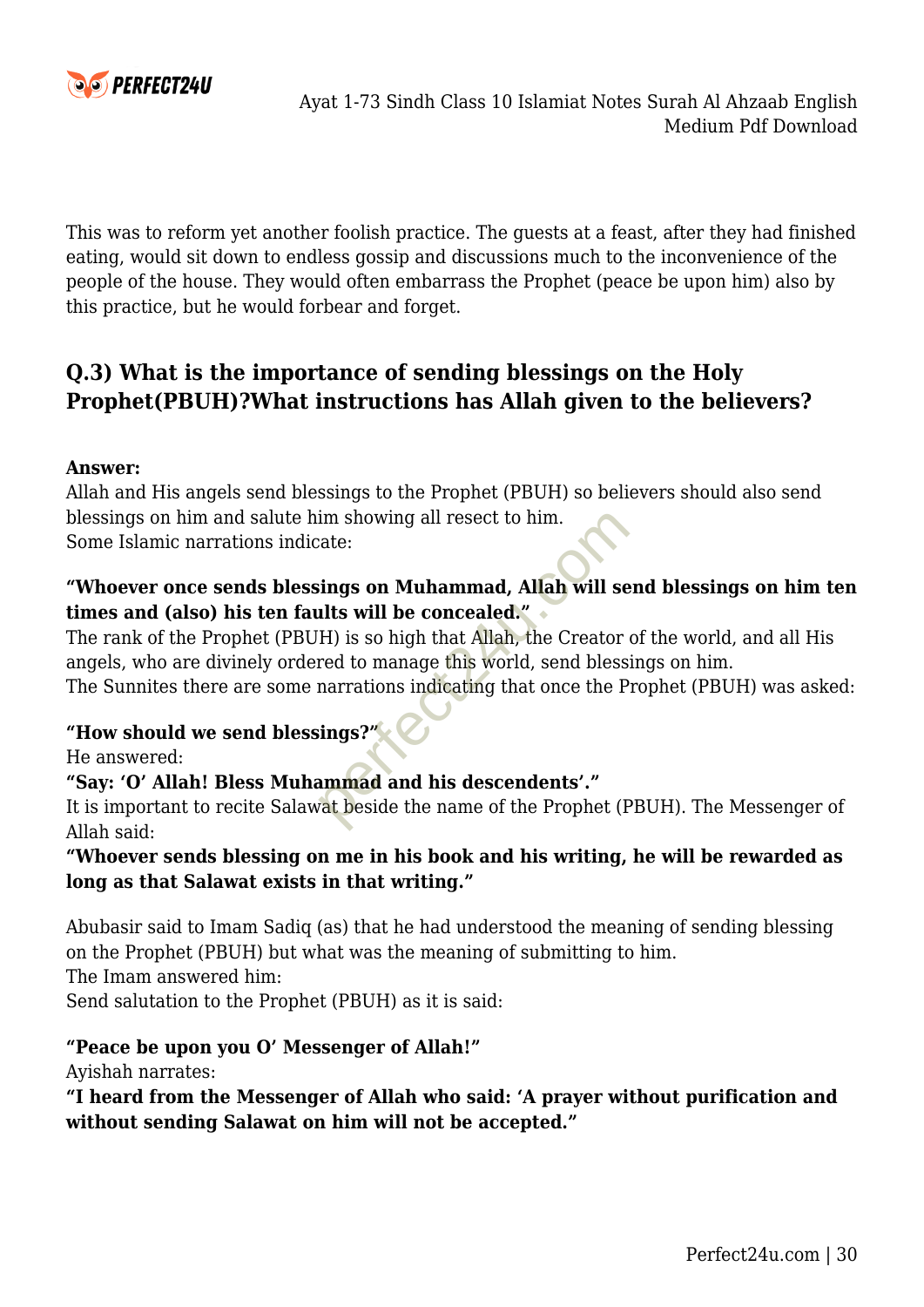

# **Aayat (59 – 68) surah al ahzab full written pdf download**

# **Q.1) What instructions about veil has Allah given to the Muslim women? What is the wisdom behind the instructions?**

#### **Answer:**

#### **INSTRUCTIONS ABOUT VEIL AND ITS WISDOM:**

The women should draw their shawls over them i.e. over their faces.. A large sheet is to draw close and wrap up by covering their heads and foreheads and faces and leaving only the other eye uncovered.

#### Allah has commanded that the women **that when they move out of their houses for an outdoor duty, they should conceal their faces by drawing and letting down over themselves a part of their sheets, keeping only the eyes uncovered."**

The young woman has been commanded to conceal her face from the other men; when moving out of the house she should cover herself up well to express chastity and purity of character.

This purpose can be fulfilled only if the sheet or the outer-garment itself is simple; otherwise wrapping up oneself with a decorated and attractive sheet will defeat the purpose itself. It requires to conceal the face along with the concealment of the adornments of the body and dress. between the two-term i.e. over the that<br>wering their heads and foreheads an<br>e women **that when they move out**<br>conceal their faces by drawing an<br>sheets, keeping only the eyes unc<br>ommanded to conceal her face from<br>hould cove

#### **WISDOM BEHIND INSTRUCTIONS:**

So the women are recognized as female and may not be harassed.

So people of doubtful character do not cherish any false hope when they see her. They must be recognized from the maidservants and do not give the wicked persons a pretext to cause trouble.

They might not be careless or heedless in wearing their veil.

Allah Himself states:

**"This is an appropriate way by adopting which the Muslim women will be recognized and will remain safe from trouble."**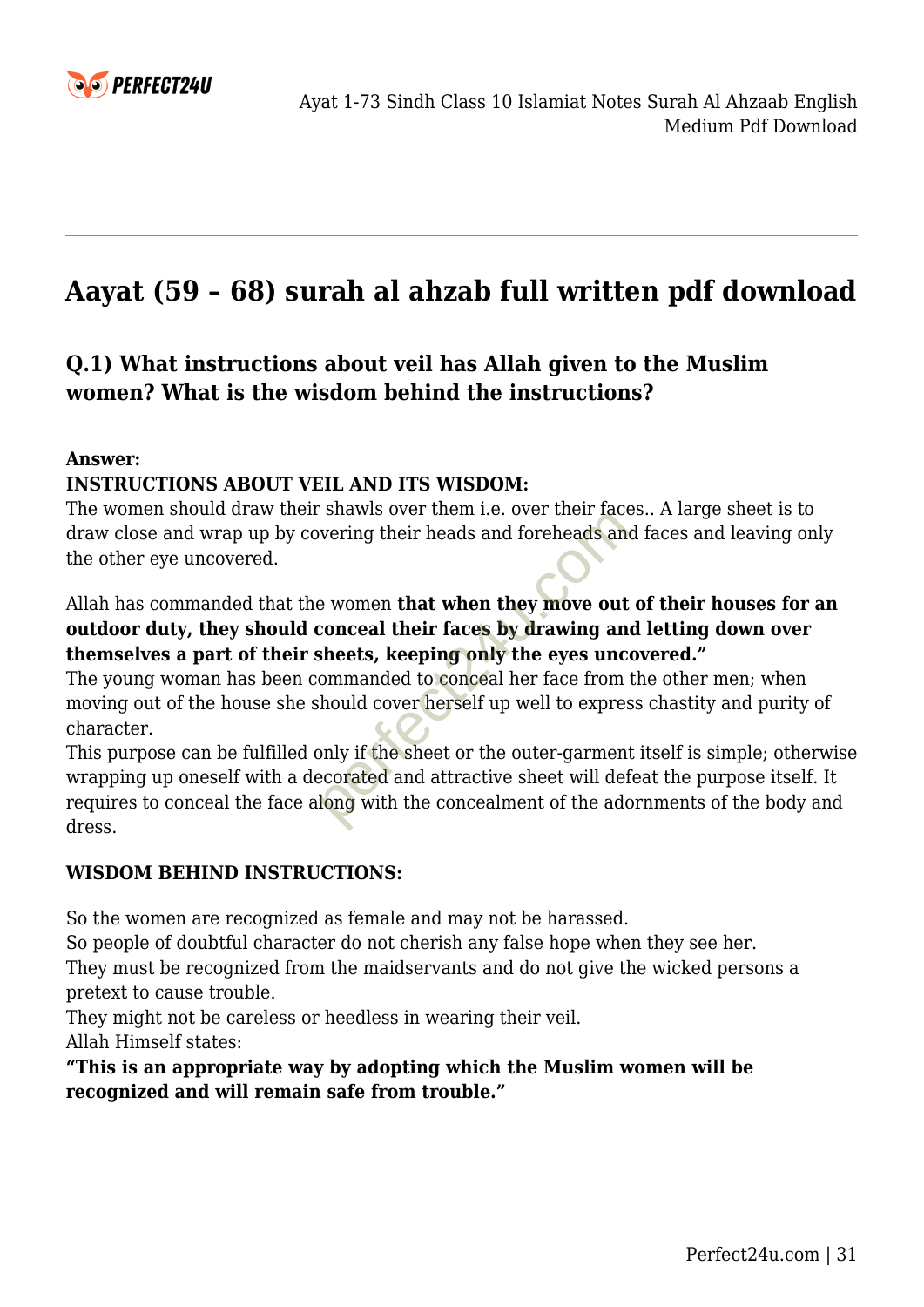

# **Q.2) What warning did Allah give to the hypocrites of Madinah? What consequences would they have to meet if the ignored God's instructions?**

#### **Answer:**

#### **WARNING OF ALLAH:**

Hypocrites who want to abolish Islam and trying weaken the spirits of believers. Allah warns them that:

If they go on their ugly and shameful deeds Allah will issue the command of attack of believers, against them, eradicate all of them from Madina in a manner that they cannot live there anymore."

#### **CONSEQUENCES:**

Hypocrites will be cursed. They will be seized and slain severely slaughtered mercilessly. They will be killed and will not be secured from the side of brave Muslims whether they remain there or they go out of Madina. ey will be seized and slain severely sit be secured from the side of brave left Madina.<br> **id about the Hour of Resurre**<br> **of Resurrection:**<br>
urrection is with Allah alone and ma

#### **Q.3) What has Allah said about the Hour of Resurrection?**

#### **Answer:**

#### **Allah said about the Hour of Resurrection:**

The knowledge of Hour of resurrection is with Allah alone and maybe the Hour is quite near.

# **Aayat (69 – 73) Pdf Download Best Quality format**

# **Q.1) What did Allah make the believers understand by quoting the example of Hazrat Musa(AS)?**

#### **Answer:**

Muslims do not behave like the Jews. You should not behave towards your Prophet (peace be upon him) as the children of Israel behaved towards the Prophet Moses (peace be upon him).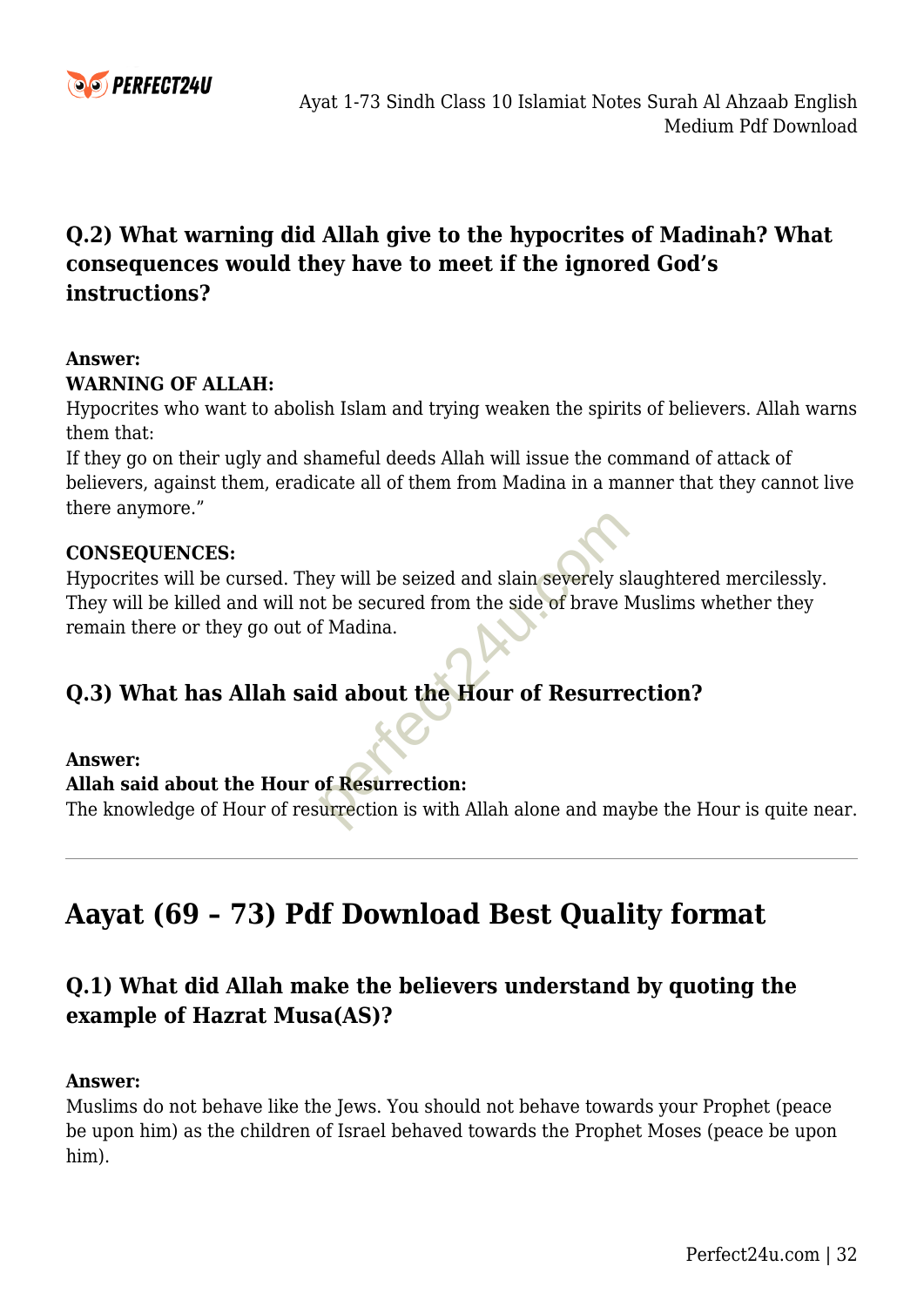

The Israelites themselves admit that the Prophet Moses (peace be upon him) was their greatest benefactor. But the Israelites treated the greatest benefactor very cursedly. Moses (peace be upon him) was maligned even more severely, but he showed patience.

They hurt the Moses (AS) in various ways:

1. Once Prophet Moses and Aaron (Moses' older brother) went upon a mountain where Aaron died. Rumourmongers of the Children of Israel attributed his death to Moses. 2. Korah plotted not to accept the law of Zakat, and that he might not pay the rights of the poor. So he planned that a bad woman would stand among the public and accuse Moses (AS) saying that he had an unlawful relation with her. Korah plotted not to accept the law of Zakat, and that he might not pay the rights of the poor. So he planned that a bad woman would stand among the public and accuse Moses (AS) saying that he had an unlawful relation with her.

3. Some of Moses' enemies once accused him (AS) with sorcery, insanity, and attributing lies to Allah, but by means of some clear miracles, Allah introduced him that he was free from them.

4. Some of the ignorant people of the Children of Israel accused Moses (AS) that he had some bodily defects such as leprosy. But one day, when he wanted to perform a total ablution in a corner far from people, he put his clothes on a piece of stone, then the stone moved and took Moses' clothes with it and some of the Children of Israel saw his body that it had no defect. nce accused him (AS) with sorcery, in<br>some clear miracles, Allah introduce<br>le of the Children of Israel accused M<br>performation and the wanted<br>people, he put his clothes on a piece<br>es with it and some of the Children of<br>eem

So it is clear if a person is esteemed at the presence of Allah, and has a good position and rank with Him, He will defend him for the undue attributes that some wicked people charge him.

Therefore believers do not hurt the Prophet of Islam (PBUH) as hypocrites

# **Q.2) Write the meaning of the following and also describe the lesson in it?**

ُقُولُواْ قَوۡلَا سَٰدِينَا

**Answer: Translate:** "Speak words of appropriate justice". If a person is truthful, Allah will set his acts right and forgive his sins.